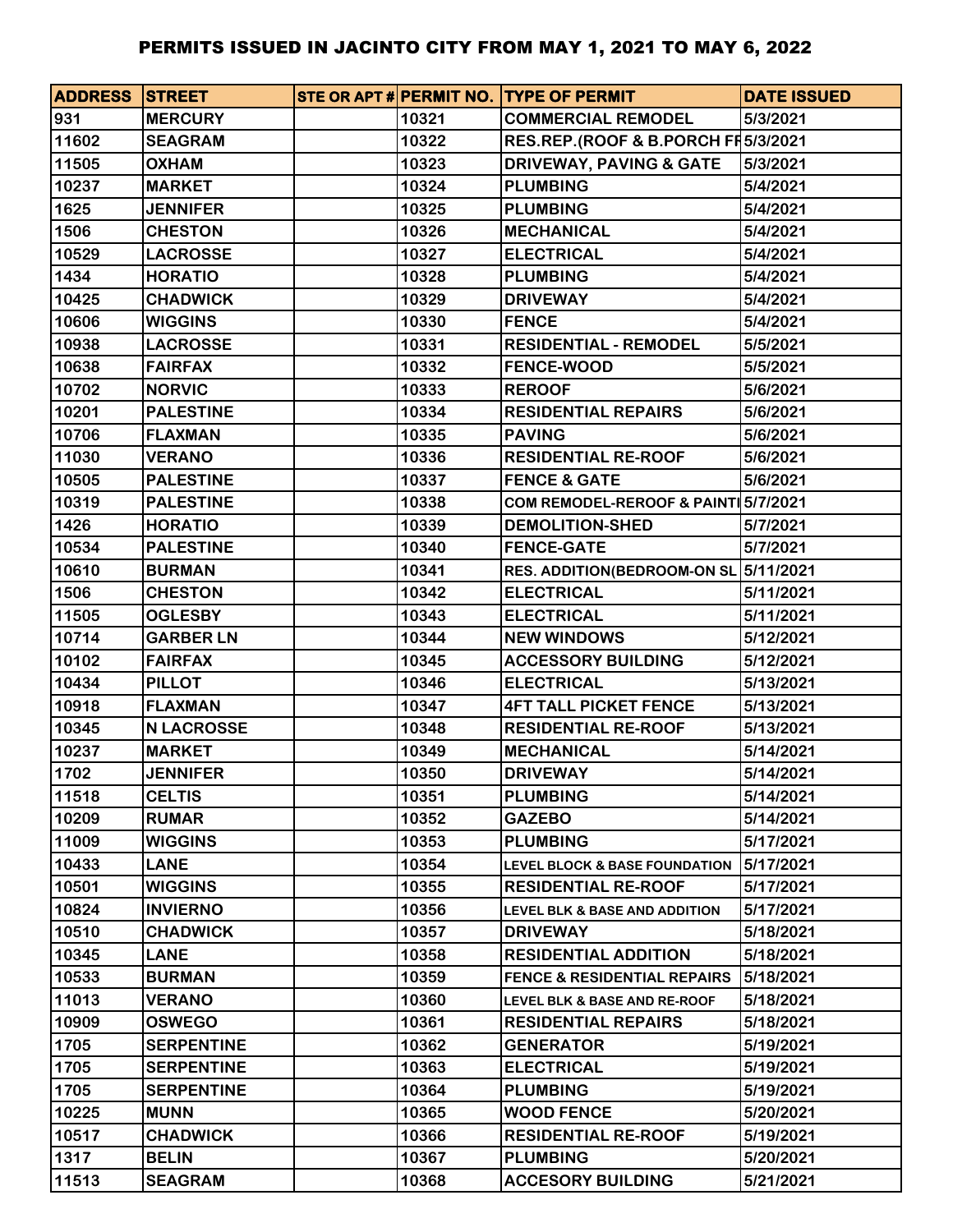| 10337           | <b>PILLOT</b>     |   | 10369 | <b>PAVING</b>                     | 5/21/2021 |
|-----------------|-------------------|---|-------|-----------------------------------|-----------|
| 1627            | <b>CHAZEN</b>     |   | 10370 | <b>RESIDENTIAL RE-ROOF</b>        | 5/21/2021 |
| 10510           | <b>FLAXMAN</b>    |   | 10371 | <b>FENCE</b>                      | 5/21/2021 |
| 10909           | <b>INVIERNO</b>   |   | 10372 | <b>RESIDENTIAL RE-ROOF</b>        | 6/4/2021  |
| 10727           | <b>MUNN</b>       |   | 10373 | <b>DRIVEWAY</b>                   | 5/25/2021 |
| 10402           | <b>FLAXMAN</b>    |   | 10374 | <b>RES.REP (WINDOWS)</b>          | 5/26/2021 |
| SC <sub>2</sub> | <b>BURMAN</b>     |   | 10375 | <b>ELECTRICAL</b>                 | 5/26/2021 |
| 10117           | <b>LANE</b>       |   | 10376 | <b>RES.REM.(SOLAR PANELS)</b>     | 5/26/2021 |
| 10117           | <b>LANE</b>       |   | 10377 | <b>ELECTRICAL</b>                 | 5/26/2021 |
| 10425           | <b>PILLOT</b>     |   | 10378 | <b>REROOF</b>                     | 5/26/2021 |
| 10346           | <b>MUNN</b>       |   | 10379 | <b>REROOF</b>                     | 5/26/2021 |
| 1022            | <b>AKRON</b>      |   | 10380 | <b>REROOF</b>                     | 5/26/2021 |
| 10922           | <b>LACROSSE</b>   |   | 10381 | <b>DRIVEWAY</b>                   | 5/27/2021 |
| 10713           | <b>FAIRFAX</b>    |   | 10382 | <b>ELECTRICAL</b>                 | 5/28/2021 |
| 1406            | <b>BELIN</b>      |   | 10383 | <b>GENERATOR</b>                  | 5/28/2021 |
| 1406            | <b>BELIN</b>      |   | 10384 | <b>ELECTRICAL</b>                 | 5/28/2021 |
| 1506            | <b>CHESTON</b>    |   | 10385 | <b>DRIVEWAY</b>                   | 5/28/2021 |
| 1701            | <b>CHAZEN</b>     |   | 10386 | PAVING(WALKWAY&PATIO)             | 5/28/2021 |
| 10429           | <b>LANE</b>       |   | 10387 | <b>PLUMBING</b>                   | 5/28/2021 |
| 10702           | <b>BURMAN</b>     |   | 10388 | <b>REPLACE SIDING</b>             | 6/1/2021  |
| 10502           | <b>PILLOT</b>     |   | 10389 | <b>DRIVEWAY</b>                   | 6/1/2021  |
| 1006            | <b>DACUS</b>      |   | 10390 | <b>PLUMBING</b>                   | 6/1/2021  |
| 10638           | <b>FAIRFAX</b>    |   | 10391 | <b>PAVING</b>                     | 6/1/2021  |
| 11419           | <b>MUNN</b>       |   | 10392 | <b>PLUMBING</b>                   | 6/2/2021  |
| 11030           | <b>VERANO</b>     |   | 10393 | <b>PATIO</b>                      | 6/2/2021  |
| 11037           | <b>MARKET</b>     |   | 10394 | <b>ELECTRICAL</b>                 | 6/3/2021  |
| 11618           | <b>SEAGRAM</b>    |   | 10395 | <b>DRIVEWAY</b>                   | 6/3/2021  |
| 11110           | <b>MUSCATINE</b>  |   | 10396 | <b>RESIDENTIAL REPAIRS</b>        | 6/3/2021  |
| 10533           | <b>WIGGINS</b>    |   | 10397 | <b>ELECTRICAL</b>                 | 6/4/2021  |
| 10533           | <b>WIGGINS</b>    |   | 10398 | SOLAR PANEL INSTALLATION 6/4/2021 |           |
| 10426           | <b>PALESTINE</b>  |   | 10399 | <b>GRADE/FILL DIRT</b>            | 6/4/2021  |
| 10213           | <b>BURMAN</b>     |   | 10400 | <b>ELECTRICAL</b>                 | 6/7/2021  |
| 11510           | <b>OXHAM</b>      |   | 10401 | <b>MECHANICAL</b>                 | 6/7/2021  |
| 1501            | <b>MERCURY</b>    |   | 10402 | <b>ELECTRICAL</b>                 | 6/7/2021  |
| 1006            | <b>DACUS</b>      |   | 10403 | <b>DEMOLITION-HOUSE</b>           | 6/8/2021  |
| 931             | <b>MERCURY</b>    | В | 10404 | <b>ELECTRICAL</b>                 | 6/9/2021  |
| 931             | <b>MERCURY</b>    | Α | 10405 | ELECTRICAL #4124                  | 6/9/2021  |
| 10434           | <b>BURMAN</b>     |   | 10406 | <b>MECHANICAL</b>                 | 6/9/2021  |
| 10237           | <b>MARKET</b>     |   | 10407 | <b>PLUMBING 4" FIRE LINE</b>      | 6/9/2021  |
| 10309           | <b>PILLOT</b>     |   | 10408 | <b>PLUMBING</b>                   | 6/9/2021  |
| 10121           | <b>CHADWICK</b>   |   | 10409 | <b>ELECTRICAL</b>                 | 6/9/2021  |
| 10245           | <b>MUNN</b>       |   | 10410 | <b>DRIVEWAY</b>                   | 6/9/2021  |
| 1729            | <b>JENNIFER</b>   |   | 10411 | <b>REROOF AND REPAIR FENCE</b>    | 6/10/2021 |
| 10804           | <b>MUNN</b>       |   | 10412 | <b>ELECTRICAL</b>                 | 6/10/2021 |
| 1704            | <b>HOLLAND#1</b>  |   | 10413 | <b>GAS TEST</b>                   | 6/10/2021 |
| 10402           | <b>SLACROSSE</b>  |   | 10414 | <b>REROOF</b>                     | 6/10/2021 |
| 10329           | <b>NORVIC</b>     |   | 10415 | <b>PLUMBING</b>                   | 6/10/2021 |
| 10117           | <b>LANE</b>       |   | 10416 | <b>DRIVEWAY</b>                   | 6/10/2021 |
| 10334           | <b>N LACROSSE</b> |   | 10417 | <b>RESIDENTIAL REPAIRS</b>        | 6/10/2021 |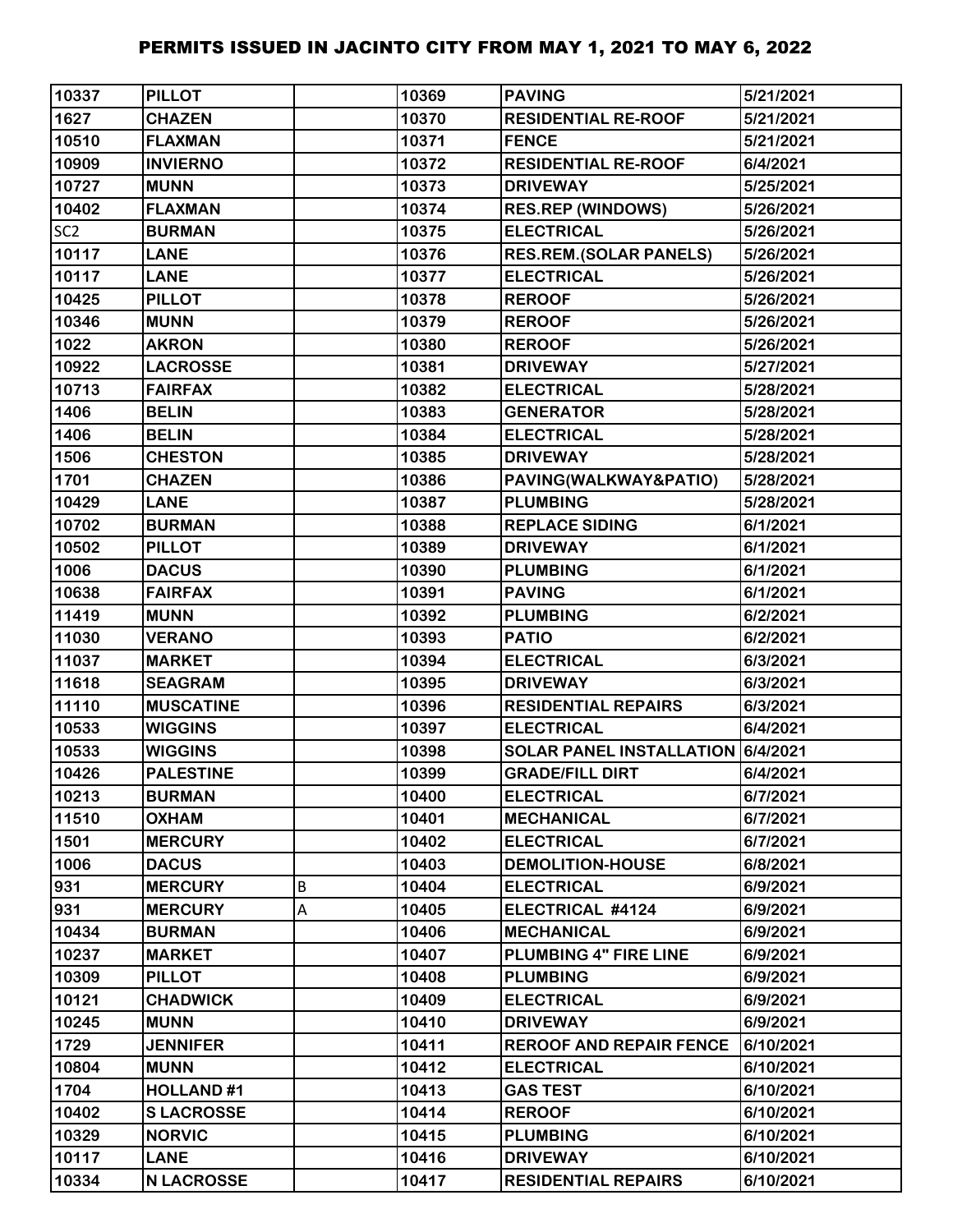| 11211 | <b>MUNN</b>         |     | 10418 | <b>PAVING CRUSHED ASPHALT</b>         | 6/11/2021 |
|-------|---------------------|-----|-------|---------------------------------------|-----------|
| 10222 | <b>WIGGINS</b>      |     | 10419 | <b>RESIDENTIAL RE-ROOF</b>            | 6/14/2021 |
| 1522  | <b>CHESTON</b>      |     | 10420 | <b>RESIDENTIAL RE-ROOF</b>            | 6/14/2021 |
| 1501  | <b>SERPENTINE</b>   |     | 10421 | <b>RESIDENTIAL RE-ROOF</b>            | 6/15/2021 |
| 10301 | <b>FAIRFAX</b>      |     | 10422 | <b>RESIDENTIAL RE-ROOF</b>            | 6/15/2021 |
| 1406  | <b>BELIN</b>        |     | 10423 | <b>PLUMBING</b>                       | 6/16/2021 |
| 10511 | <b>LACROSSE</b>     | 239 | 10424 | <b>ELECTRICAL</b>                     | 6/16/2021 |
| 10511 | <b>LACROSSE</b>     | 240 | 10425 | <b>ELECTRICAL</b>                     | 6/16/2021 |
| 10511 | <b>LACROSSE</b>     | 228 | 10426 | <b>ELECTRICAL</b>                     | 6/16/2021 |
| 10511 | <b>LACROSSE</b>     |     | 10427 | <b>ELECTRICAL</b>                     | 6/16/2021 |
| 11121 | <b>MARKET D</b>     |     | 10428 | <b>COMMERCIAL RE-ROOF</b>             | 6/16/2021 |
| 10337 | <b>BURMAN</b>       |     | 10429 | <b>FENCE</b>                          | 6/16/2021 |
| 10201 | <b>PALESTINE</b>    |     | 10430 | <b>ELECTRICAL</b>                     | 6/17/2021 |
| 10611 | <b>PALESTINE</b>    |     | 10431 | PARTIAL DEMOLITION BACK BLD 6/17/2021 |           |
| 10326 | <b>PALESTINE</b>    | B   | 10432 | <b>ELECTRICAL</b>                     | 6/17/2021 |
| 10209 | <b>RUMAR</b>        |     | 10433 | <b>WOOD SHED</b>                      | 6/18/2021 |
| 10102 | <b>NORVIC</b>       |     | 10434 | <b>RES.RE-ROOF</b>                    | 6/21/2021 |
| 10206 | <b>FLAXMAN</b>      |     | 10435 | <b>WOOD FENCE</b>                     | 6/21/2021 |
| 1611  | <b>JENNIFER</b>     |     | 10436 | <b>FENCE</b>                          | 6/21/2021 |
| 1418  | <b>JENNIFER</b>     |     | 10437 | <b>PLB</b>                            | 6/23/2021 |
| 10309 | <b>PILLOT</b>       |     | 10438 | <b>ELEC</b>                           | 6/23/2021 |
| 10610 | <b>BURMAN</b>       |     | 10439 | <b>PLB</b>                            | 6/24/2021 |
| 10613 | <b>FAIRFAX</b>      |     | 10440 | <b>LEVEL-BLK &amp; BASE</b>           | 6/25/2021 |
| 1418  | <b>HORATIO</b>      |     | 10441 | DRIVEWAY & METAL CARPORT 6/25/2021    |           |
| 10606 | <b>PILLOT</b>       |     | 10443 | <b>PAVING</b>                         | 6/25/2021 |
| 10630 | <b>FLAXMAN</b>      |     | 10444 | <b>PLB</b>                            | 6/25/2021 |
| 1113  | <b>SIESTA</b>       |     | 10445 | <b>PLB</b>                            | 6/25/2021 |
| 10438 | <b>MUSCATINE</b>    |     | 10446 | <b>PAVING</b>                         | 6/25/2021 |
| 10145 | <b>MUNN</b>         |     | 10447 | <b>WOOD FENCE</b>                     | 6/25/2021 |
| 10217 | <b>PILLOT</b>       |     | 10448 | <b>WOOD FENCE</b>                     | 6/25/2021 |
| 10430 | <b>MUSCATINE</b>    |     | 10449 | <b>MECHANICAL</b>                     | 6/25/2021 |
| 10617 | <b>FLAXMAN</b>      |     | 10450 | <b>RESIDENTIAL RE-ROOF</b>            | 6/28/2021 |
| 9990  | <b>EAST FWY</b>     |     | 10451 | STORM DAMAGE DEMOLITION 6/29/2021     |           |
| 11030 | <b>VERANO</b>       |     | 10452 | <b>CARPORT</b>                        | 6/29/2021 |
| 10910 | <b>MUNN</b>         |     | 10453 | <b>ELECTRICAL</b>                     | 6/30/2021 |
| 10618 | <b>PILLOT</b>       |     | 10454 | <b>PAVING</b>                         | 7/1/2021  |
| 10506 | <b>WIGGINS</b>      |     | 10455 | PORCH AND RES. RE-ROOF                | 7/1/2021  |
| 10134 | <b>PILLOT</b>       |     | 10456 | <b>FENCE</b>                          | 7/1/2021  |
| 1722  | <b>CHAZEN</b>       |     | 10457 | <b>REPAIR PORCH &amp; SHED</b>        | 7/1/2021  |
| 10309 | <b>PILLOT</b>       |     | 10458 | <b>DEMOLITION OF GARAGE</b>           | 7/1/2021  |
| 10138 | <b>MUSCATINE</b>    |     | 10459 | <b>ELECTRICAL</b>                     | 7/2/2021  |
| 10911 | <b>MUNN</b>         |     | 10460 | <b>CARPORT</b>                        | 7/2/2021  |
| 10417 | <b>N OSWEGO</b>     |     | 10461 | <b>FENCE</b>                          | 7/2/2021  |
| 10625 | <b>NORVIC</b>       |     | 10462 | <b>RESIDENTIAL REPAIRS</b>            | 7/6/2021  |
| 10625 | <b>NORVIC</b>       |     | 10463 | <b>PLUMBING</b>                       | 7/6/2021  |
| 10314 | <b>FLAXMAN</b>      |     | 10464 | <b>RESIDENTIAL RE-ROOF</b>            | 7/6/2021  |
| 9990  | <b>EAST FREEWAY</b> | C   | 10465 | <b>ELECTRICAL</b>                     | 7/7/2021  |
| 9701  | <b>MARKET</b>       |     | 10466 | <b>ELECTRICAL</b>                     | 7/7/2021  |
| 10521 | <b>WIGGINS</b>      |     | 10467 | REPLACE SIDING AND WINDOW 7/7/2021    |           |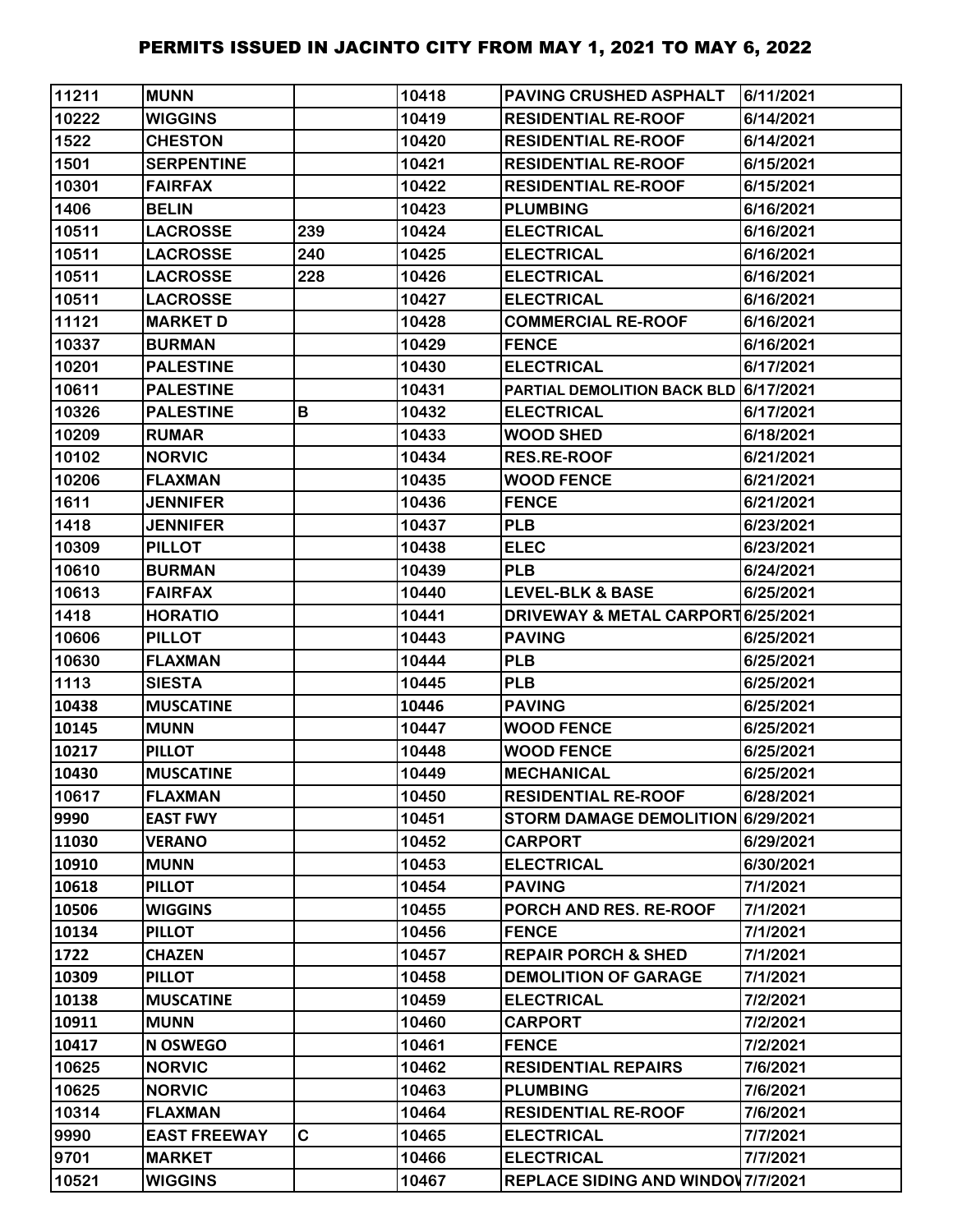| 10129 | <b>FAIRFAX</b>    |             | 10468 | <b>RESIDENTIAL RE-ROOF</b>                    | 7/7/2021  |
|-------|-------------------|-------------|-------|-----------------------------------------------|-----------|
| 10414 | <b>FLAXMAN</b>    |             | 10469 | <b>RESIDENTIAL RE-ROOF</b>                    | 7/7/2021  |
| 10414 | <b>SLACROSSE</b>  |             | 10470 | <b>RESIDENTIAL ADDITION &amp; POR7/7/2021</b> |           |
| 10733 | <b>BURMAN</b>     |             | 10471 | <b>PAVING</b>                                 | 7/8/2021  |
| 9990  | <b>EAST FWY</b>   | B           | 10472 | <b>PLUMBING</b>                               | 7/8/2021  |
| 1317  | <b>SERPENTINE</b> |             | 10473 | <b>RESIDENTIAL RE-ROOF</b>                    | 7/9/2021  |
| 10430 | <b>MUSCATINE</b>  |             | 10474 | <b>ELECTRICAL</b>                             | 7/9/2021  |
| 10430 | <b>PALESTINE</b>  |             | 10475 | <b>BRICK SIDING</b>                           | 7/9/2021  |
| 9990  | <b>EAST FWY</b>   |             | 10476 | <b>COMMERCIAL REMODEL</b>                     | 7/12/2021 |
| 10613 | <b>MUSCATINE</b>  |             | 10477 | <b>ELECTRICAL</b>                             | 7/12/2021 |
| 10309 | <b>PILLOT</b>     |             | 10478 | <b>FENCE</b>                                  | 7/12/2021 |
| 10941 | <b>VERANO</b>     |             | 10479 | <b>REROOF</b>                                 | 7/13/2021 |
| 11618 | <b>SEAGRAM</b>    |             | 10480 | <b>RESIDENTIAL REPAIRS</b>                    | 7/13/2021 |
| 918   | <b>MERCURY</b>    | 1           | 10481 | <b>COMMERCIAL REMODEL</b>                     | 7/13/2021 |
| 1702  | <b>BELIN</b>      |             | 10482 | <b>RESIDENTIAL ADDITION</b>                   | 7/13/2021 |
| 10129 | <b>CHADWICK</b>   |             | 10483 | <b>RESIDENTIAL RE-ROOF</b>                    | 7/14/2021 |
| 1705  | <b>SERPENTINE</b> |             | 10484 | <b>PLUMBING</b>                               | 7/14/2021 |
| 10341 | <b>PALESTINE</b>  |             | 10485 | 2 WALL SIGNS & ONE POLE SI07/14/2021          |           |
| 10341 | <b>PALESTINE</b>  |             | 10486 | <b>ELECTRICAL FOR SIGNS</b>                   | 7/14/2021 |
| 11406 | <b>MUNN</b>       |             | 10487 | <b>PAVING (IN BACK)</b>                       | 7/15/2021 |
| 10421 | <b>LANE</b>       |             | 10488 | <b>PLUMBING</b>                               | 7/16/2021 |
| 918   | <b>MERCURY</b>    | $\mathbf 1$ | 10489 | <b>ELECTRICAL</b>                             | 7/16/2021 |
| 1602  | <b>CASPERSON</b>  |             | 10490 | <b>RESIDENTIAL RE-ROOF</b>                    | 7/16/2021 |
| 10517 | <b>WIGGINS</b>    |             | 10491 | <b>RESIDENTIAL REPAIRS</b>                    | 7/16/2021 |
| 10517 | <b>WIGGINS</b>    |             | 10492 | <b>ELECTRICAL</b>                             | 7/16/2021 |
| 10345 | <b>LANE</b>       |             | 10493 | <b>ELECTRICAL</b>                             | 7/19/2021 |
| 10533 | <b>WIGGINS</b>    |             | 10494 | <b>2 DRIVEWAYS</b>                            | 7/20/2021 |
| 1101  | <b>HOLLAND</b>    | В           | 10495 | <b>ELECTRICAL</b>                             | 7/20/2021 |
| 10117 | <b>RUMAR</b>      |             | 10496 | <b>RESIDENTIAL RE-ROOF</b>                    | 7/20/2021 |
| 10345 | <b>LAND</b>       |             | 10497 | <b>PLUMBING</b>                               | 7/20/2021 |
| 10114 | <b>CHADWICK</b>   |             | 10498 | <b>ELECTRICAL</b>                             | 7/21/2021 |
| 10241 | <b>FLAXMAN</b>    |             | 10499 | <b>FENCE</b>                                  | 7/21/2021 |
| 10337 | <b>PILLOT</b>     |             | 10500 | <b>GARAGE ADDIITION</b>                       | 7/21/2021 |
| 11502 | <b>TILLIA</b>     |             | 10501 | <b>PLUMBING</b>                               | 7/21/2021 |
| 10521 | <b>WIGGINS</b>    |             | 10502 | <b>RESIDENTIAL RE-ROOF</b>                    | 7/21/2021 |
| 1626  | <b>JENNIFER</b>   |             | 10503 | <b>RESIDENTIAL REPAIRS</b>                    | 7/21/2021 |
| 11009 | <b>MUSCATINE</b>  |             | 10504 | <b>FENCE</b>                                  | 7/22/2021 |
| 10309 | <b>PILLOT</b>     |             | 10505 | <b>CARPORT</b>                                | 7/23/2021 |
| 1613  | <b>MERCURY</b>    |             | 10506 | <b>NEW COMMERCIAL BUILDING 17/26/2021</b>     |           |
| 1725  | <b>HOLLAND</b>    |             | 10507 | <b>GRADE/FILL DIRT</b>                        | 7/26/2021 |
| 11005 | <b>MUSCATINE</b>  |             | 10508 | <b>FENCE</b>                                  | 7/26/2021 |
| 10417 | N OSWEGO          |             | 10509 | <b>6 FT WOODEN GATE</b>                       | 7/27/2021 |
| 11009 | <b>LACROSSE</b>   |             | 10510 | <b>RES. FOUNDATION REPAIR</b>                 | 7/28/2021 |
| 11017 | <b>LACROSSE</b>   |             | 10511 | <b>RESIDENTIAL FOUNDATION RE7/28/2021</b>     |           |
| 10506 | <b>PILLOT</b>     |             | 10512 | <b>METAL CARPORT</b>                          | 7/28/2021 |
| 10217 | <b>FLAXMAN</b>    |             | 10513 | <b>ACCESSORY BUILDING</b>                     | 7/29/2021 |
| 10518 | <b>WIGGINS</b>    |             | 10514 | <b>DRIVEWAY</b>                               | 7/29/2021 |
| 10414 | <b>SLACROSSE</b>  |             | 10515 | <b>ELECTRICAL</b>                             | 7/29/2021 |
| 1406  | <b>SERPENTINE</b> |             | 10516 | <b>RESIDENTIAL RE-ROOF</b>                    | 7/30/2021 |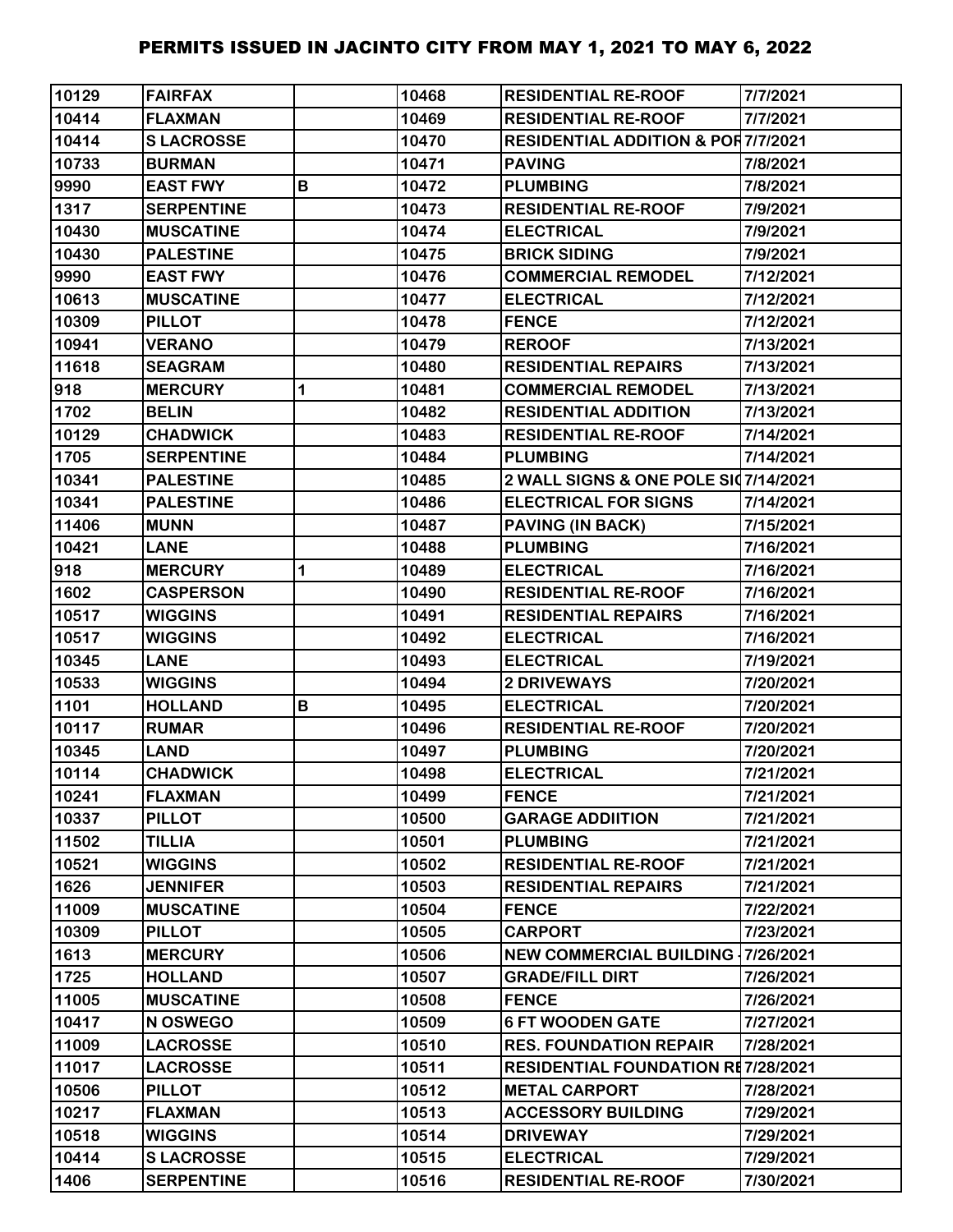| 10406 | <b>MUNN</b>       |     | 10517 | <b>RESIDENTIAL RE-ROOF</b>         | 8/2/2021  |
|-------|-------------------|-----|-------|------------------------------------|-----------|
| 10313 | <b>WIGGINS</b>    |     | 10518 | <b>PLUMBING</b>                    | 8/3/2021  |
| 1721  | <b>CHESTON</b>    |     | 10519 | <b>GATE</b>                        | 8/3/2021  |
| 1401  | <b>SERPENTINE</b> |     | 10520 | <b>FENCE</b>                       | 8/3/2021  |
| 1109  | <b>MERCURY</b>    |     | 10521 | <b>WOOD FENCE</b>                  | 8/3/2021  |
| 1106  | <b>DACUS</b>      |     | 10522 | <b>FENCE</b>                       | 8/3/2021  |
| 1407  | <b>HORATIO</b>    |     | 10523 | <b>RESIDENTIAL REPAIRS</b>         | 8/5/2021  |
| 11519 | <b>MARKET ST</b>  |     | 10524 | PLB- UNDERGROUND 6"FIRE LINE       | 8/4/2021  |
| 10827 | <b>FLAXMAN</b>    |     | 10525 | <b>MECHANICAL</b>                  | 8/6/2021  |
| 10934 | <b>LACROSSE</b>   |     | 10526 | <b>PLUMBING</b>                    | 8/6/2021  |
| 11109 | <b>VERANO</b>     |     | 10527 | <b>PLUMBING</b>                    | 8/9/2021  |
| 11505 | <b>OGLESBY</b>    |     | 10528 | <b>ELECTRICAL</b>                  | 8/10/2021 |
| 10705 | <b>MUSCATINE</b>  |     | 10529 | <b>CARPORT-METAL</b>               | 8/10/2021 |
| 10825 | <b>MUSCATINE</b>  |     | 10530 | <b>REPLACE SIDING</b>              | 8/10/2021 |
| 935   | <b>MERCURY</b>    |     | 10531 | <b>DOUBLE SIDED SIGN</b>           | 8/10/2021 |
| 935   | <b>MERCURY</b>    |     | 10532 | <b>ELECTRICAL</b>                  | 8/10/2021 |
| 10249 | <b>BURMAN</b>     |     | 10533 | <b>PAVING</b>                      | 8/10/2021 |
| 10506 | <b>CHADWICK</b>   |     | 10534 | <b>DRIVEWAY</b>                    | 8/10/2021 |
| 10530 | <b>PALESTINE</b>  |     | 10535 | <b>RESIDENTIAL - REMODEL</b>       | 8/11/2021 |
| 11410 | <b>EAST FWY</b>   | 150 | 10536 | <b>WALL SIGN</b>                   | 8/11/2021 |
| 11410 | <b>EAST FWY</b>   | 150 | 10537 | <b>ELECTRICAL</b>                  | 8/11/2021 |
| 11030 | <b>VERANO</b>     |     | 10538 | <b>DRIVEWAY</b>                    | 8/11/2021 |
| 1622  | <b>CHESTON</b>    |     | 10539 | <b>PLUMBING</b>                    | 8/12/2021 |
| 11022 | <b>FLAXMAN</b>    |     | 10540 | <b>PLUMBING</b>                    | 8/12/2021 |
| 10634 | <b>WIGGINS</b>    |     | 10541 | <b>RESIDENTIAL RE-ROOF</b>         | 8/12/2021 |
| 10249 | <b>WIGGINS</b>    |     | 10542 | <b>RESIDENTIAL RE-ROOF</b>         | 8/12/2021 |
| 10425 | <b>FLAXMAN</b>    |     | 10543 | <b>RESIDENTIAL RE-ROOF</b>         | 8/13/2021 |
| 10509 | <b>LANE</b>       |     | 10544 | <b>CARPORT</b>                     | 8/13/2021 |
| 1306  | <b>SERPENTINE</b> |     | 10545 | <b>RESIDENTIAL RE-ROOF</b>         | 8/16/2021 |
| 10821 | <b>LANE</b>       |     | 10546 | PAVING(ASPHALT OVERLAY-P 8/16/2021 |           |
| 10345 | N OSWEGO          |     | 10547 | <b>ELECTRICAL</b>                  | 8/16/2021 |
| 1106  | <b>DACUS</b>      |     | 10548 | <b>DEMOLITION OF GARAGE</b>        | 8/16/2021 |
| 1722  | <b>CASPERSON</b>  |     | 10549 | <b>REROOF</b>                      | 8/16/2021 |
| 1529  | <b>JENNIFER</b>   |     | 10550 | <b>MECHANICAL</b>                  | 8/17/2021 |
| 11514 | <b>CELTIS</b>     |     | 10551 | <b>DRIVEWAY</b>                    | 8/17/2021 |
| 10629 | <b>BURMAN</b>     |     | 10552 | <b>DRIVEWAY</b>                    | 8/17/2021 |
| 11102 | <b>EAST FWY</b>   | В   | 10552 | <b>ELECTRICAL</b>                  | 2/11/2021 |
| 10101 | <b>PILLOT</b>     |     | 10553 | <b>RESIDENTIAL REPAIRS</b>         | 8/18/2021 |
| 1525  | <b>CHESTON</b>    |     | 10554 | <b>RESIDENTIAL RE-ROOF</b>         | 8/18/2021 |
| 1613  | <b>MERCURY</b>    |     | 10555 | <b>PLUMBING</b>                    | 8/18/2021 |
| 1413  | <b>CHESTON</b>    |     | 10556 | <b>FENCE</b>                       | 8/19/2021 |
| 10731 | <b>MUNN</b>       |     | 10557 | <b>FENCE</b>                       | 8/20/2021 |
| 10727 | <b>MUNN</b>       |     | 10558 | <b>FENCE</b>                       | 8/20/2021 |
| 10901 | <b>MARKET</b>     |     | 10559 | <b>PAVING</b>                      | 8/20/2021 |
| 10705 | <b>BURMAN</b>     |     | 10560 | <b>MECHANICAL</b>                  | 8/20/2021 |
| 10533 | <b>WIGGINS</b>    |     | 10561 | <b>FENCE</b>                       | 8/20/2021 |
| 1407  | <b>HORATIO</b>    |     | 10562 | <b>PAVING</b>                      | 8/23/2021 |
| 1430  | <b>HORATIO</b>    |     | 10563 | <b>CARPORT AND PAVING</b>          | 8/23/2021 |
| 11017 | <b>LACROSSE</b>   |     | 10564 | <b>RESIDENTIAL REPAIRS</b>         | 8/24/2021 |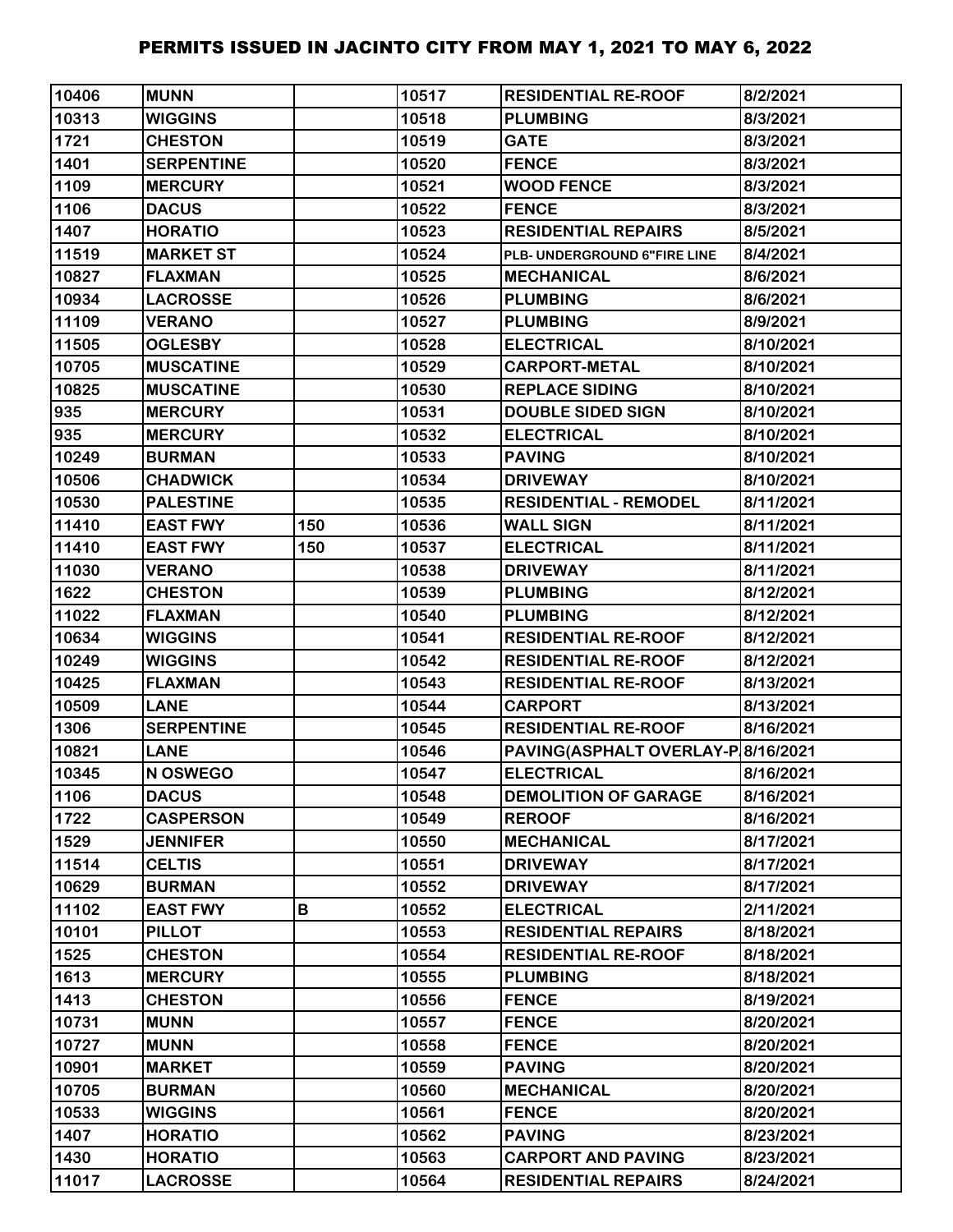| 1529  | <b>JENNIFER</b>     |     | 10565     | <b>PLUMBING</b>                        | 8/25/2021 |
|-------|---------------------|-----|-----------|----------------------------------------|-----------|
| 918   | <b>MERCURY</b>      |     | 110566    | <b>PLUMBING</b>                        | 8/26/2021 |
| 10610 | <b>LACROSSE</b>     |     | 10567     | <b>DRIVEWAY</b>                        | 8/26/2021 |
| 10906 | <b>FLAXMAN</b>      |     | 10568     | <b>BACK PORCH</b>                      | 8/26/2021 |
| 10342 | <b>NORVIC</b>       |     | 10569     | <b>PAVING-SLAB ONLY</b>                | 8/27/2021 |
| 10602 | <b>PILLOT</b>       |     | 10570     | <b>RES. REP (REPLACE POST</b>          | 8/27/2021 |
| 10138 | <b>CHADWICK</b>     |     | 10571     | <b>REROOF-SHINGLES ONLY</b>            | 8/30/2021 |
| 10145 | <b>WIGGINS</b>      |     | 10572     | <b>FENCE-WOOD</b>                      | 8/30/2021 |
| 10821 | <b>MUSCATINE</b>    |     | 10573     | <b>RESIDENTIAL REPAIRS</b>             | 8/31/2021 |
| 10114 | <b>PALESTINE</b>    |     | 10574     | <b>DEMOLITION OF EXISTING</b>          | 8/31/2021 |
| 10324 | <b>PALESTINE</b>    |     | 10575     | <b>PLUMBING</b>                        | 8/31/2021 |
| 11410 | <b>EAST FWY</b>     |     | 150 10576 | <b>ELECTRICAL</b>                      | 9/1/2021  |
| 1715  | <b>HOLLAND</b>      |     | 10577     | <b>ELECTRICAL</b>                      | 9/1/2021  |
| 11505 | <b>OGLESBY</b>      |     | 10578     | <b>PLUMBING</b>                        | 9/2/2021  |
| 10501 | <b>MUSCATINE</b>    |     | 10579     | <b>DEMOLITION OF INTERIOR</b>          | 9/3/2021  |
| 1704  | <b>HOLLAND</b>      |     | 10580     | <b>RESIDENTIAL RE-ROOF</b>             | 9/3/2021  |
| 1414  | <b>HORATIO</b>      |     | 10581     | <b>PLUMBING</b>                        | 9/7/2021  |
| 10145 | <b>CHADWICK</b>     |     | 10582     | <b>RESIDENTIAL RE-ROOF</b>             | 9/7/2021  |
| 10114 | <b>PALESTINE</b>    |     | 10583     | <b>PLUMBING DISCONNECT</b>             | 9/7/2021  |
| 10402 | <b>SOSWEGO</b>      |     | 10584     | <b>DRIVEWAY</b>                        | 9/7/2021  |
| 10342 | <b>NORVIC</b>       |     | 10585     | <b>PLUMBING</b>                        | 9/7/2021  |
| 10214 | <b>PALESTINE</b>    |     | 10586     | DEMOLITION OF PORCH & SHE9/8/2021      |           |
| 1101  | <b>SIESTA</b>       |     | 10587     | <b>DEMOLITION-GARAGE</b>               | 9/8/2021  |
| 1026  | <b>AKRON</b>        |     | 10588     | RESIDENTIAL RE-ROOF (GARA 9/8/2021     |           |
| 10237 | <b>PILLOT</b>       |     | 10589     | NEW RESIDENTIAL - BUILDING 9/9/2021    |           |
| 11410 | <b>EAST FWY 150</b> | 150 | 10590     | <b>COMMERCIAL REMODEL</b>              | 9/9/2021  |
| 11202 | <b>OSWEGO</b>       |     | 10591     | <b>FOUNDATION REPAIR</b>               | 9/9/2021  |
| 10346 | <b>CHADWICK</b>     |     | 10592     | <b>FENCE-IRON- 6FT TALL</b>            | 9/9/2021  |
| 10705 | <b>FLAXMAN</b>      |     | 10593     | <b>ELECTRICAL</b>                      | 9/9/2021  |
| 9701  | <b>MARKET</b>       |     | 10594     | <b>COMMERCIAL REMODEL</b>              | 9/9/2021  |
| 10401 | <b>PALESTINE</b>    |     | 10595     | <b>ELECTRICAL</b>                      | 9/9/2021  |
| 10118 | <b>WIGGINS</b>      |     | 10596     | <b>REROOF</b>                          | 9/8/2021  |
| 1305  | <b>KILROY</b>       |     | 10597     | <b>ELECTRICAL</b>                      | 9/9/2021  |
| 10345 | <b>N LACROSSE</b>   |     | 10598     | <b>FRONT PORCH</b>                     | 9/9/2021  |
| 10634 | <b>MUNN</b>         |     | 10599     | SOLAR PANEL INSTALLATION 9/10/2021     |           |
| 10634 | <b>MUNN</b>         |     | 10600     | <b>ELECTRICAL</b>                      | 9/10/2021 |
| 10242 | <b>PALESTINE</b>    |     | 10601     | <b>RESIDENTIAL REPAIRS-PAINT &amp;</b> | 9/10/2021 |
| 10414 | <b>CHADWICK</b>     |     | 10602     | <b>RESIDENTIAL-REMODEL( ADDITI</b>     | 9/10/2021 |
| 10205 | <b>LANE</b>         |     | 10603     | <b>RESIDENTIAL REPAIR</b>              | 9/13/2021 |
| 10509 | <b>BURMAN</b>       |     | 10604     | <b>CARPORT</b>                         | 9/14/2021 |
| 10602 | <b>LANE</b>         |     | 10605     | <b>PORCH &amp; REPAIR BALCONY</b>      | 9/16/2021 |
| 11420 | <b>LANE</b>         |     | 10606     | <b>RE-ROOF</b>                         | 9/16/2021 |
| 10313 | <b>WIGGINS</b>      |     | 10607     | <b>RES.REPAIRS</b>                     | 9/16/2021 |
| 11613 | <b>FLAXMAN</b>      |     | 10608     | <b>DRIVEWAY</b>                        | 9/16/2021 |
| 10337 | <b>BURMAN</b>       |     | 10609     | <b>FENCE</b>                           | 9/17/2021 |
| 11601 | <b>CELTIS</b>       |     | 10610     | <b>ELECTRICAL</b>                      | 9/17/2021 |
| 11605 | <b>CELTIS</b>       |     | 10611     | <b>ELECTRICAL</b>                      | 9/17/2021 |
| 1301  | <b>JENNIFER</b>     |     | 10612     | <b>ELECTRICAL</b>                      | 9/17/2021 |
| 10129 | <b>FAIRFAX</b>      |     | 10613     | <b>FENCE</b>                           | 9/17/2021 |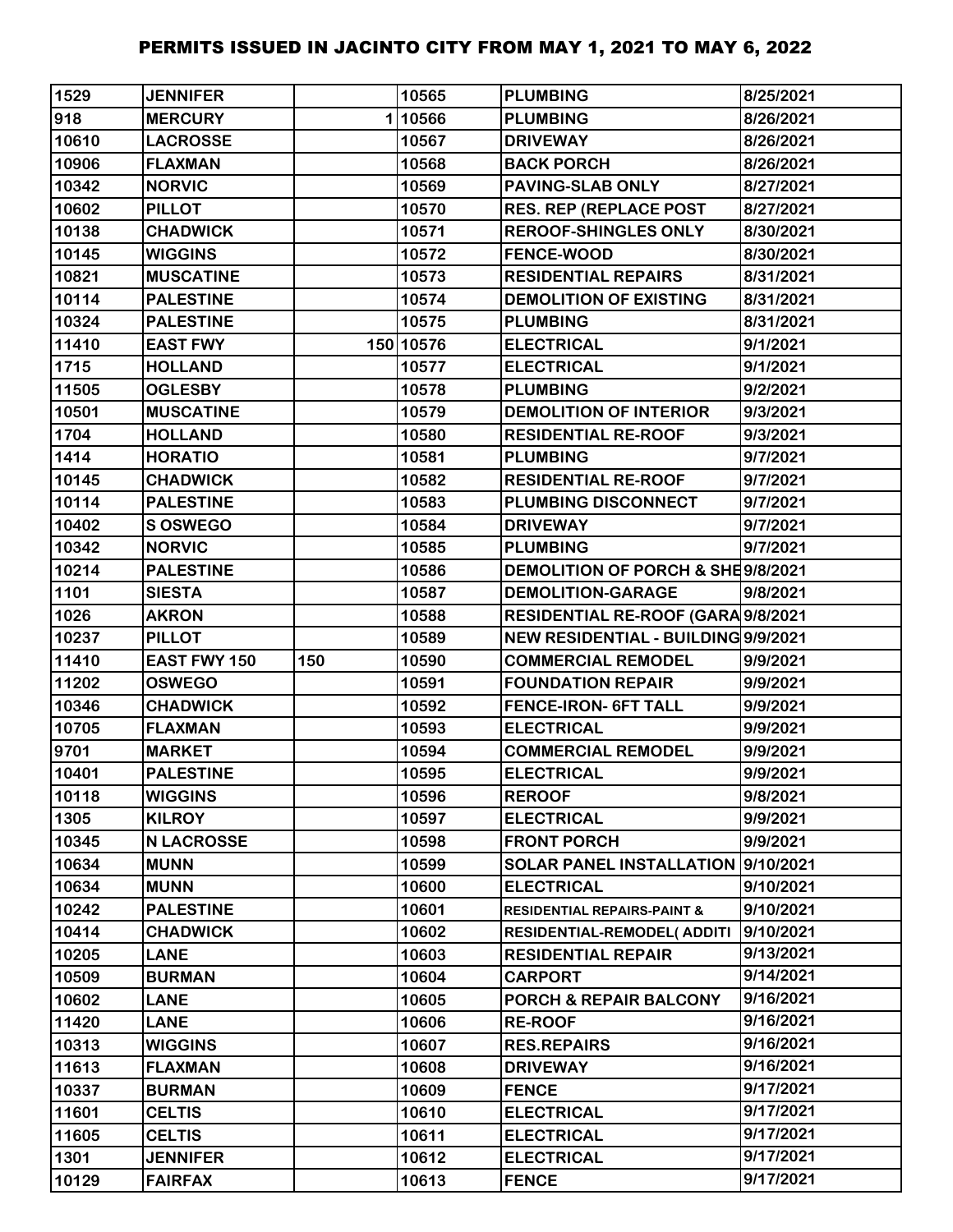| 1101  | <b>HOLLAND</b>    |          | 10614 | <b>SIDING</b>                             | 9/20/2021 |
|-------|-------------------|----------|-------|-------------------------------------------|-----------|
| 9701  | <b>MARKET</b>     |          | 10615 | <b>FENCE REPAIR</b>                       | 9/20/2021 |
| 10933 | <b>MUSCATINE</b>  |          | 10616 | <b>PLUMBING</b>                           | 9/20/2021 |
| 10522 | <b>NORVIC</b>     |          | 10617 | <b>PLUMBING</b>                           | 9/20/2021 |
| 10237 | <b>PILLOT</b>     |          | 10618 | <b>PLUMBING</b>                           | 9/21/2021 |
| 10149 | <b>FAIFAX</b>     |          | 10619 | <b>RE-ROOF</b>                            | 9/21/2021 |
| 10505 | <b>NORVIC</b>     |          | 10620 | <b>LEVEL</b>                              | 9/21/2021 |
| 10213 | <b>BURMAN</b>     |          | 10621 | <b>PLUMBING</b>                           | 9/22/2021 |
| 10414 | <b>BURMAN</b>     |          | 10622 | PORCH & RES.REPAIRS                       | 9/22/2021 |
| 1306  | <b>MERCURY</b>    |          | 10623 | <b>RE-ROOF</b>                            | 9/23/2021 |
| 11430 | <b>EAST FWY</b>   | 350      | 10624 | <b>RIGHT OF WAY</b>                       | 9/23/2021 |
| 11450 | <b>EAST FWY</b>   |          | 10625 | <b>RIGHT OF WAY</b>                       | 9/23/2021 |
| 10125 | <b>FAIRFAX</b>    |          | 10626 | <b>FENCE</b>                              | 9/24/2021 |
| 11410 | <b>EAST FWY</b>   | 150      | 10627 | <b>PLUMBING</b>                           | 9/24/2021 |
| 10317 | <b>BURMAN</b>     |          | 10628 | <b>FENCE</b>                              | 9/24/2021 |
| 10602 | <b>CHADWICK</b>   |          | 10629 | <b>RES. REPAIRS</b>                       | 9/24/2021 |
| 10701 | <b>MUSCATINE</b>  |          | 10630 | <b>PAVING</b>                             | 9/24/2021 |
| 1401  | <b>JENNIFER</b>   |          | 10631 | <b>DRIVEWAY</b>                           | 9/24/2021 |
| 10802 | <b>LACROSSE</b>   |          | 10632 | <b>CARPORT</b>                            | 9/24/2021 |
| 1306  | <b>MERCURY</b>    |          | 10633 | <b>COMMERCIAL REPAIRS-SIDING9/24/2021</b> |           |
| 9990  | <b>EAST FWY</b>   | E        | 10634 | <b>SIGN</b>                               | 9/27/2021 |
| 9990  | <b>EAST FWY</b>   | E        | 10635 | <b>ELECTRICAL</b>                         | 9/27/2021 |
| 10602 | <b>EAST FWY</b>   |          | 10636 | <b>FENCE</b>                              | 9/27/2021 |
| 1306  | <b>MERCURY</b>    |          | 10637 | <b>COMMERCIAL DOORS AND WINDOW</b>        | 9/28/2021 |
| 1625  | <b>JENNIFER</b>   |          | 10638 | WOOD FENCE-LEFT SIDE OF HOM               | 9/28/2021 |
| 11601 | <b>MARKET ST</b>  |          | 10639 | DEMOLITION OF CELL PHONE TO               | 9/29/2021 |
| 10117 | <b>CHADWICK</b>   |          | 10640 | <b>LEVEL-BLK &amp; BASE</b>               | 9/29/2021 |
| 10725 | <b>NORVIC</b>     |          | 10641 | <b>LEVEL-BLK &amp; BASE</b>               | 9/30/2021 |
| 11015 | <b>MARKET</b>     | B        | 10642 | <b>COMMERCIAL (DOORS)</b>                 | 10/4/2021 |
| 1705  | <b>SERPENTINE</b> |          | 10643 | <b>PLUMBING</b>                           | 10/4/2021 |
| 10138 | <b>NORVIC</b>     |          | 10644 | <b>RESIDENTIAL REPAIRS</b>                | 10/4/2021 |
| 10530 | <b>MUNN</b>       |          | 10645 | <b>RESIDENTIAL RE-ROOF</b>                | 10/4/2021 |
| 10333 | <b>PILLOT</b>     |          | 10646 | PAVING-F.PORCH CEMENT REP.                | 10/4/2021 |
| 10410 | <b>PALESTINE</b>  |          | 10647 | <b>RAISE ROOF PITCH &amp; RES.REPAIRS</b> | 10/4/2021 |
| 10321 | <b>CHADWICK</b>   |          | 10648 | <b>RE-ROOF</b>                            | 10/5/2021 |
| 10522 | <b>NORVIC</b>     |          | 10649 | <b>RES.REP (Boiler Closet)</b>            | 10/5/2021 |
| 10410 | <b>PALESTINE</b>  |          | 10650 | <b>ELECTRICAL</b>                         | 10/5/2021 |
| 10213 | <b>BURMAN</b>     |          | 10651 | <b>PLUMBING</b>                           | 10/6/2021 |
| 9990  | <b>EAST FWY</b>   | В        | 10652 | <b>COMMERCIAL REMODEL</b>                 | 10/6/2021 |
| 10422 | <b>S OSWEGO</b>   |          | 10653 | <b>RESIDENTIAL REPAIRS</b>                | 10/6/2021 |
| 10610 | <b>BURMAN</b>     |          | 10654 | <b>MECHANICAL</b>                         | 10/6/2021 |
| 10906 | <b>MUSCATINE</b>  |          | 10655 | <b>WOOD FENCE</b>                         | 10/7/2021 |
| 10342 | <b>NORVIC</b>     |          | 10656 | <b>RESIDENTIAL ADDITION</b>               | 10/7/2021 |
| 10609 | <b>LANE</b>       |          | 10657 | <b>RESIDENTIAL REPAIRS</b>                | 10/7/2021 |
| 9990  | <b>EAST FWY</b>   | B        | 10658 | <b>PLUMBING</b>                           | 10/7/2021 |
| 9990  | <b>EAST FWY</b>   | B        | 10659 | <b>ELECTRICAL</b>                         | 10/7/2021 |
| 9990  | <b>EAST FWY</b>   | $\sf{B}$ | 10660 | <b>MECHANICAL</b>                         | 10/8/2021 |
| 10609 | <b>LANE</b>       |          | 10661 | <b>PLUMBING</b>                           | 10/8/2021 |
| 1737  | <b>CHESTON</b>    |          | 10662 | <b>PLUMBING</b>                           | 10/8/2021 |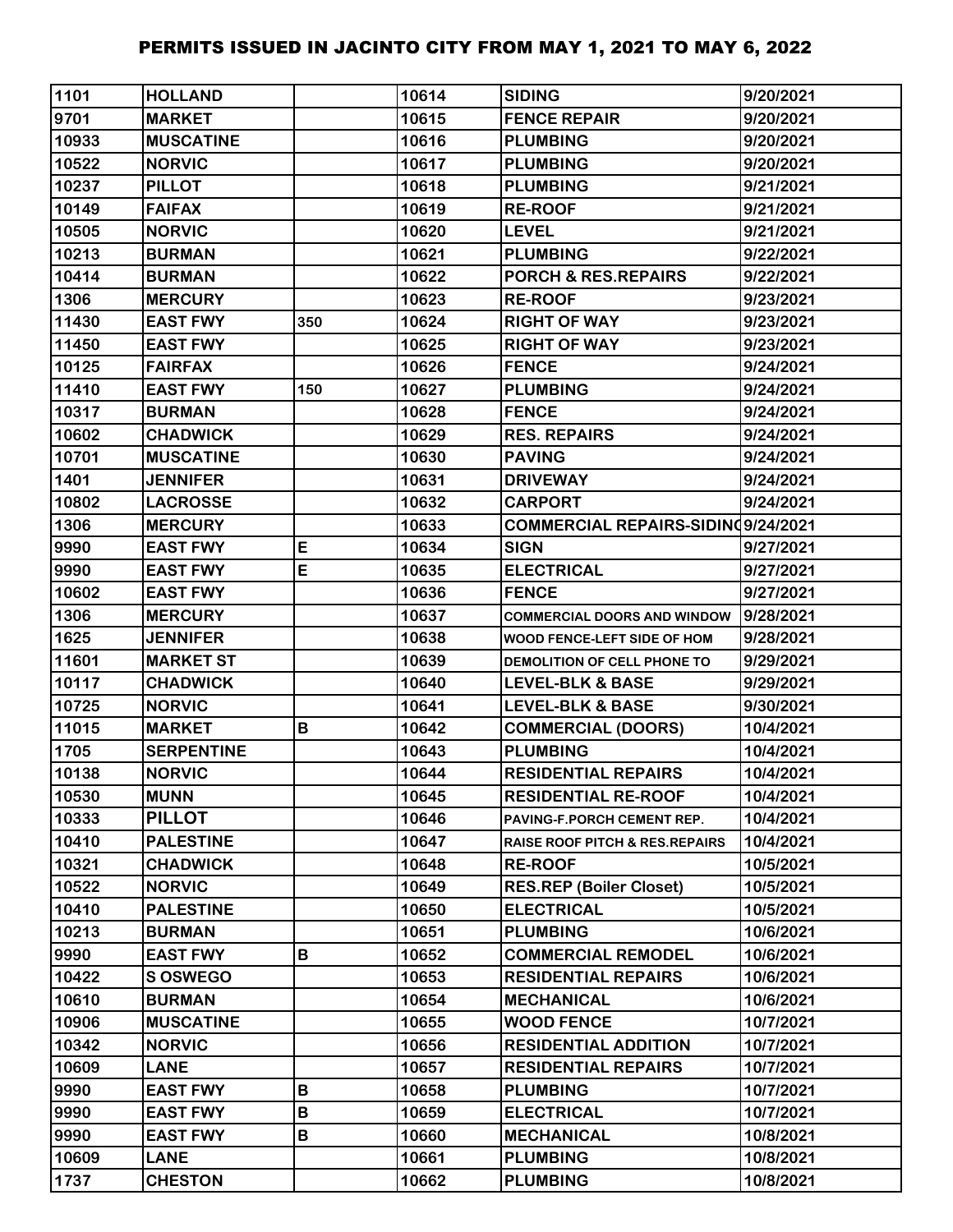| 10606 | <b>PILLOT</b>     |              | 10663 | <b>BACK PORCH</b>                         | 10/8/2021  |
|-------|-------------------|--------------|-------|-------------------------------------------|------------|
| 1513  | <b>SHERYL</b>     |              | 10664 | <b>RESIDENTIAL REPIRS</b>                 | 10/8/2021  |
| 10150 | <b>PILLOT</b>     |              | 10665 | <b>RESIDENTIAL REPAIR</b>                 | 10/11/2021 |
| 10150 | <b>PILLOT</b>     |              | 10666 | <b>ELECTRICAL</b>                         | 10/11/2021 |
| 10138 | <b>FLAXMAN</b>    |              | 10667 | <b>SOLAR PANELS</b>                       | 10/11/2021 |
| 10138 | <b>FLAXMAN</b>    |              | 10668 | <b>ELECTRICAL</b>                         | 10/11/2021 |
| 10913 | <b>OSWEGO</b>     |              | 10669 | <b>RESIDENTIAL RE-ROOF</b>                | 10/11/2021 |
| 10314 | <b>EAST FWY</b>   | B            | 10670 | <b>ELECTRICAL</b>                         | 10/12/2021 |
| 10337 | <b>PILLOT</b>     |              | 10671 | <b>ELECTRICAL</b>                         | 10/13/2021 |
| 10921 | <b>WIGGINS</b>    |              | 10672 | <b>DEMOLITION</b>                         | 10/13/2021 |
| 10921 | <b>WIGGINS</b>    |              | 10673 | <b>NEW RESIDENTIAL HOME</b>               | 10/13/2021 |
| 10230 | <b>EAST FWY</b>   | 2/3          | 10674 | R.O.W(INSTALL SM                          | 10/14/2021 |
| 10502 | <b>PILLOT</b>     |              | 10675 | <b>REPLACE SIDING</b>                     | 10/14/2021 |
| 10909 | <b>MUSCATINE</b>  |              | 10676 | <b>RESIDENTIAL REPAIR</b>                 | 10/14/2021 |
| 10610 | <b>BURMAN</b>     |              | 10677 | <b>ELECTRICAL</b>                         | 10/14/2021 |
| 11410 | <b>EAST FWY</b>   | 150          | 10678 | <b>FIRE PROTECTION</b>                    | 10/15/2021 |
| 10529 | <b>LACROSSE</b>   |              | 10679 | <b>REROOF</b>                             | 10/15/2021 |
| 4202  | <b>FIDELITY</b>   |              | 10680 | <b>SIGN</b>                               | 10/15/2021 |
| 4202  | <b>FIDELITY</b>   |              | 10681 | <b>ELECTRICAL</b>                         | 10/15/2021 |
| 11117 | <b>MARKET</b>     |              | 10682 | <b>FENCE</b>                              | 10/15/2021 |
| 10134 | <b>PALESTINE</b>  |              | 10683 | <b>PLUMBING</b>                           | 10/18/2021 |
| 9990  | <b>EAST FWY</b>   | $\, {\bf B}$ | 10684 | <b>PLUMBING</b>                           | 10/18/2021 |
| 10433 | <b>PALESTINE</b>  |              | 10685 | <b>RE-ROOF ONLY</b>                       | 10/19/2021 |
| 10433 | <b>PALESTINE</b>  |              | 10686 | <b>DRIVEWAY-HAS DIP-GUTTER</b>            | 10/19/2021 |
| 10525 | <b>BURMAN</b>     |              | 10687 | <b>PLUMBING</b>                           | 10/19/2021 |
| 10214 | <b>PALESTINE</b>  |              | 10688 | <b>LEVEL-SLAB</b>                         | 10/19/2021 |
| 10606 | <b>CHADWICK</b>   |              | 10689 | <b>ACCESSORY BUILDING</b>                 | 10/19/2021 |
| 1606  | <b>BELIN</b>      |              | 10690 | <b>PLUMBING</b>                           | 10/19/2021 |
| 1638  | <b>BELIN</b>      |              | 10691 | <b>GRADE/FILL DIRT</b>                    | 10/19/2021 |
| 10149 | <b>FLAXMAN</b>    |              | 10692 | <b>REROOF</b>                             | 10/20/2021 |
| 10912 | <b>EAST FWY</b>   |              | 10693 | <b>WALL SIGN</b>                          | 10/20/2021 |
| 10912 | <b>EAST FWY</b>   |              | 10694 | DOUBLE SIDED SIGN ON POLE 10/20/2021      |            |
| 10149 | <b>FAIRFAX</b>    |              | 10695 | <b>PLUMBING</b>                           | 10/20/2021 |
| 1501  | <b>JENNIFER</b>   |              | 10696 | <b>RESIDENTIAL REPAIRS</b>                | 10/21/2021 |
| 10114 | <b>PALESTINE</b>  |              | 10697 | NEW RESIDENTIAL - BUILDING 10/21/2021     |            |
| 1638  | <b>BELIN</b>      |              | 10698 | <b>WOOD FENCE</b>                         | 10/21/2021 |
| 10909 | <b>MUSCATINE</b>  |              | 10699 | BLOCK & BASE FOUNDATION 10/21/2021        |            |
| 10522 | <b>FLAXMAN</b>    |              | 10700 | <b>DRIVEWAY</b>                           | 10/21/2021 |
| 10226 | <b>MUNN</b>       |              | 10701 | <b>RESIDENTIAL RE-ROOF</b>                | 10/22/2021 |
| 10125 | <b>RUMAR</b>      |              | 10702 | RESD REP-BTHRM FLRS/SHWR 10/22/2021       |            |
| 10521 | <b>NORVIC</b>     |              | 10703 | <b>ACCESSORY BUILDING-SHED</b>            | 10/25/2021 |
| 10117 | <b>PALESTINE</b>  |              | 10704 | RES.REPAIRS(SIDING, PAINT, F   10/25/2021 |            |
| 10518 | <b>WIGGINS</b>    |              | 10705 | <b>ACCESSORY BUILDING</b>                 | 10/25/2021 |
| 10725 | <b>NORVIC</b>     |              | 10706 | <b>PLUMBING</b>                           | 10/25/2021 |
| 10409 | <b>N LACROSSE</b> |              | 10707 | <b>RESIDENTIAL REPAIRS</b>                | 10/26/2021 |
| 10530 | <b>NORVIC</b>     |              | 10708 | <b>REPLACE SIDING</b>                     | 10/26/2021 |
| 1405  | <b>HOLLAND</b>    |              | 10709 | <b>PLUMBING</b>                           | 10/27/2021 |
| 10608 | <b>OSWEGO</b>     |              | 10710 | <b>SOLAR PANELS</b>                       | 10/27/2021 |
| 10608 | <b>OSWEGO</b>     |              | 10711 | <b>ELECTRICAL</b>                         | 10/27/2021 |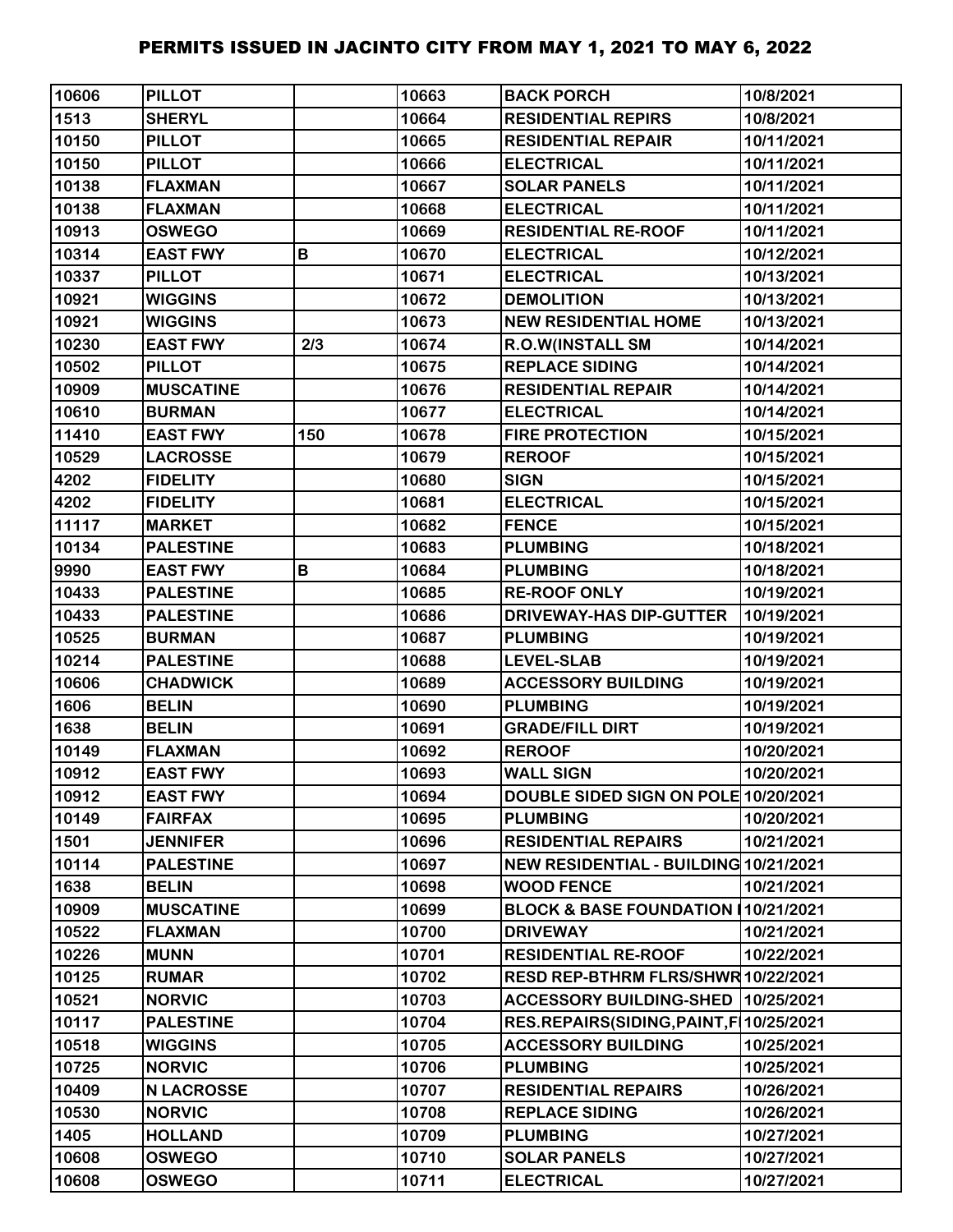| 10333 | <b>MUNN</b>       |   | 10712 | <b>RESIDENTIAL RE-ROOF</b>           | 10/27/2021 |
|-------|-------------------|---|-------|--------------------------------------|------------|
| 10905 | <b>VERANO</b>     |   | 10713 | <b>PLUMBING</b>                      | 10/28/2021 |
| 10433 | <b>PALESTINE</b>  |   | 10714 | <b>ELECTRICAL</b>                    | 10/28/2021 |
| 10237 | <b>PILLOT</b>     |   | 10715 | <b>ELECTRICAL</b>                    | 10/28/2021 |
| 10209 | <b>FLAXMAN</b>    |   | 10716 | <b>RESIDENTIAL RE-ROOF</b>           | 10/28/2021 |
| 1613  | <b>MERCURY</b>    |   | 10717 | <b>MECHANICAL</b>                    | 10/29/2021 |
| 10114 | <b>PALESTINE</b>  |   | 10718 | <b>PLUMBING</b>                      | 10/29/2021 |
| 11506 | <b>LANE</b>       |   | 10719 | <b>ELECTRICAL</b>                    | 10/29/2021 |
| 10901 | <b>LACROSSE</b>   |   | 10720 | <b>WOOD FENCE 6FT TALL</b>           | 11/1/2021  |
| 10901 | <b>OSWEGO</b>     |   | 10721 | NEW GARAGE FOUNDATION ONL 11/1/2021  |            |
| 1613  | <b>MERCURY</b>    |   | 10722 | <b>DRIVEWAY</b>                      | 11/1/2021  |
| 10334 | <b>FAIRFAX</b>    |   | 10723 | <b>FENCE AND SIDING</b>              | 11/1/2021  |
| 10345 | <b>FLAXMAN</b>    |   | 10724 | <b>DRIVEWAY</b>                      | 11/1/2021  |
| 10605 | <b>BURMAN</b>     |   | 10725 | <b>REROOF</b>                        | 11/1/2021  |
| 10203 | <b>MARKET</b>     | H | 10726 | <b>ELECTRICAL</b>                    | 11/1/2021  |
| 1529  | <b>JENNIFER</b>   |   | 10727 | <b>PLUMBING</b>                      | 11/2/2021  |
| 10421 | <b>MUSCATINE</b>  |   | 10728 | <b>FOUNDATION REPAIR</b>             | 11/3/2021  |
| 10118 | <b>MUNN</b>       |   | 10729 | <b>DEMOLITION (GARAGE)</b>           | 11/3/2021  |
| 10150 | <b>WIGGINS</b>    |   | 10730 | <b>REROOF</b>                        | 11/3/2021  |
| 10202 | <b>WIGGINS</b>    |   | 10732 | <b>RESIDENTIAL RE-ROOF</b>           | 11/5/2021  |
| 10734 | <b>NORVIC</b>     |   | 10734 | <b>ELECTRICAL</b>                    | 11/5/2021  |
| 10237 | <b>PILLOT</b>     |   | 10735 | <b>MECHANICAL</b>                    | 11/5/2021  |
| 10706 | <b>LACROSSE</b>   |   | 10736 | <b>PLUMBING</b>                      | 11/8/2021  |
| 1726  | <b>BELIN</b>      |   | 10737 | <b>RESIDENTIAL REPAIRS</b>           | 11/8/2021  |
| 11021 | <b>FLAXMAN</b>    |   | 10738 | <b>REROOF</b>                        | 11/8/2021  |
| 10342 | <b>NORVIC</b>     |   | 10739 | <b>ELECTRICAL</b>                    | 11/8/2021  |
| 10713 | <b>MUSCATINE</b>  |   | 10740 | <b>ELECTRICAL</b>                    | 11/8/2021  |
| 10905 | <b>INVIERNO</b>   |   | 10741 | <b>DEMOLITION</b>                    | 11/8/2021  |
| 10214 | <b>PALESTINE</b>  |   | 10742 | <b>RESIDENTIAL REPAIRS</b>           | 11/9/2021  |
| 10701 | <b>PILLOT</b>     |   | 10743 | <b>ELECTRICAL</b>                    | 11/9/2021  |
| 10317 | <b>MUNN</b>       |   | 10744 | <b>REROOF</b>                        | 11/9/2021  |
| 1514  | <b>BELIN</b>      |   | 10745 | <b>RESIDENTIAL ADDITION</b>          | 11/10/2021 |
| 10230 | EAST FWY 2/3      |   | 10746 | <b>ELECTRICAL</b>                    | 11/10/2021 |
| 10142 | <b>NORVIC</b>     |   | 10747 | <b>PLUMBING - GTO</b>                | 11/10/2021 |
| 10706 | <b>FLAXMAN</b>    |   | 10748 | <b>SIDING</b>                        | 11/10/2021 |
| 11617 | <b>LORD</b>       |   | 10749 | <b>FENCE (GATE)</b>                  | 11/11/2021 |
| 10634 | <b>CHADWICK</b>   |   | 10750 | <b>ELECTRICAL</b>                    | 11/11/2021 |
| 10743 | <b>NORVIC</b>     |   | 10751 | <b>PLUMBING</b>                      | 11/11/2021 |
| 10401 | <b>FLAXMAN</b>    |   | 10752 | <b>SIDING, WINDOWS &amp; DOORS</b>   | 11/11/2021 |
| 10230 | <b>EAST FWY</b>   |   | 10753 | <b>PLUMBING</b>                      | 11/11/2021 |
| 11420 | <b>LANE</b>       |   | 10754 | <b>ELECTRICAL</b>                    | 11/11/2021 |
| 10345 | <b>N LACROSSE</b> |   | 10755 | <b>SIDING AND WINDOWS</b>            | 11/12/2021 |
| 1513  | <b>SHERYL</b>     |   | 10756 | <b>ELECTRICAL</b>                    | 11/12/2021 |
| 11500 | <b>EAST FWY</b>   |   | 10757 | <b>ELECTRICAL - SIGN</b>             | 11/12/2021 |
| 11500 | <b>EAST FWY</b>   |   | 10758 | SIGN A, B, C & D                     | 11/12/2021 |
| 1708  | <b>KERBY</b>      |   | 10759 | <b>REROOF</b>                        | 11/15/2021 |
| 10705 | <b>MARKET</b>     |   | 10761 | PAVING-PARKING LOT REPAIR 11/15/2021 |            |
| 11519 | <b>MARKET ST</b>  |   | 10762 | <b>PLUMBING</b>                      | 11/15/2021 |
| 10101 | <b>NORVIC</b>     |   | 10763 | <b>REROOF</b>                        | 11/17/2021 |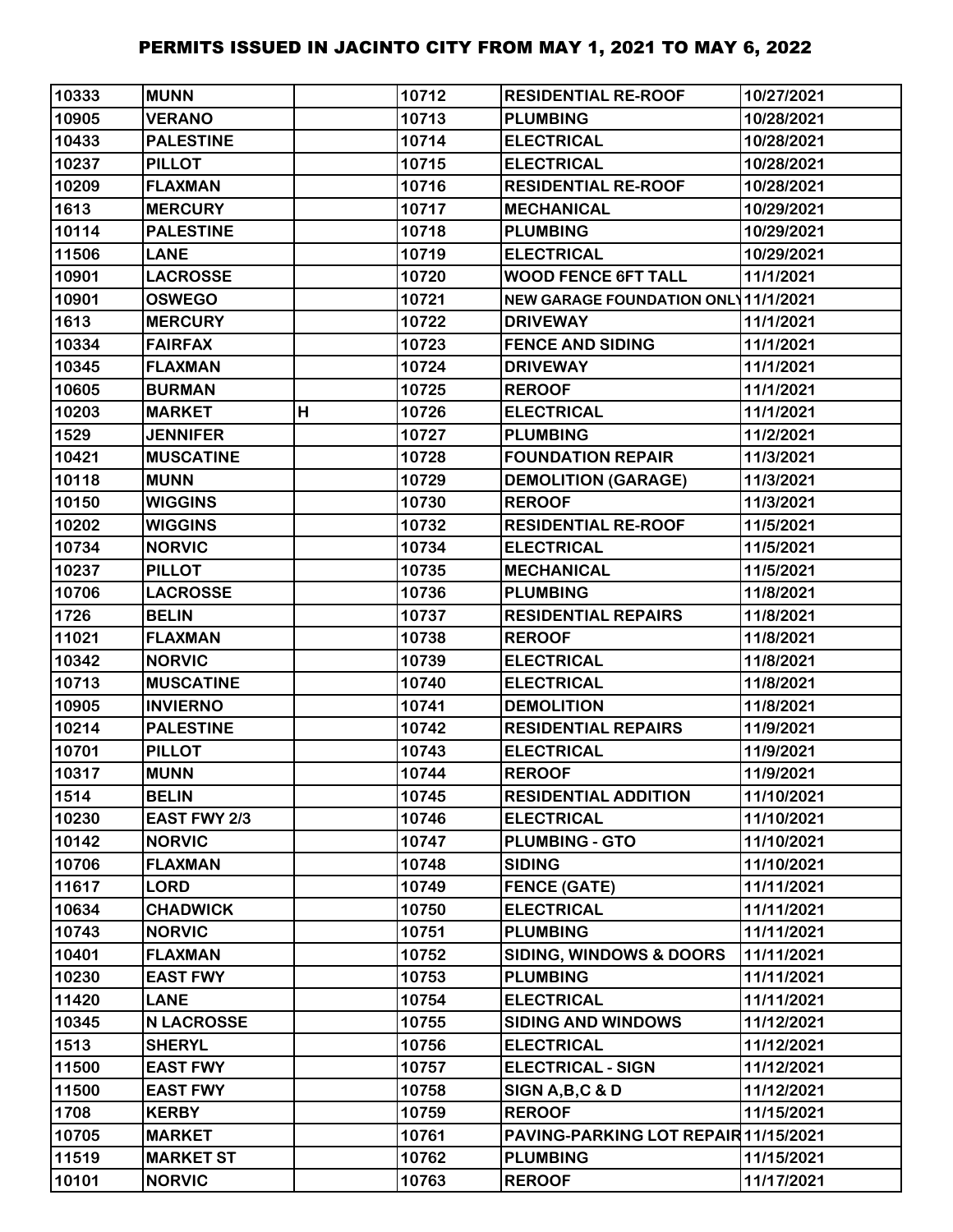| 10714 | <b>FLAXMAN</b>   | 10764 | <b>ACCESSORY BUILDING</b>                          | 11/17/2021 |
|-------|------------------|-------|----------------------------------------------------|------------|
| 10501 | <b>MUSCATINE</b> | 10765 | REPLACE SHEET METAL ROOF 11/18/2021                |            |
| 10512 | <b>MUSCATINE</b> | 10766 | <b>PAVING</b>                                      | 11/18/2021 |
| 11519 | <b>MARKET ST</b> | 10767 | <b>PLUMBING</b>                                    | 11/18/2021 |
| 10142 | <b>PALESTINE</b> | 10768 | <b>CARPORT</b>                                     | 11/18/2021 |
| 10409 | N OSWEGO         | 10769 | <b>CARPORT</b>                                     | 11/18/2021 |
| 10336 | <b>PALESTINE</b> | 10770 | <b>SIGN</b>                                        | 11/19/2021 |
| 1402  | <b>HOLLAND</b>   | 10771 | <b>MECHANICAL</b>                                  | 11/19/2021 |
| 1613  | <b>MERCURY</b>   | 10772 | <b>ELECTRICAL</b>                                  | 11/19/2021 |
| 11519 | <b>MARKET ST</b> | 10773 | <b>PAVING</b>                                      | 11/19/2021 |
| 10921 | <b>WIGGINS</b>   | 10774 | <b>PLUMBING</b>                                    | 11/19/2021 |
| 10429 | <b>PALESTINE</b> | 10775 | <b>PAVING</b>                                      | 11/19/2021 |
| 11501 | <b>TILIA</b>     | 10776 | <b>RESIDENTIAL ADDITION &amp; REPAIR11/22/2021</b> |            |
| 11450 | <b>EAST FWY</b>  | 10777 | NEW LED DIGITAL BILLBOARD 11/22/2021               |            |
| 10832 | <b>LANE</b>      | 10778 | <b>PLUMBING</b>                                    | 11/22/2021 |
| 1625  | <b>JENNIFER</b>  | 10779 | <b>PLUMBING</b>                                    | 11/22/2021 |
| 10518 | <b>FLAXMAN</b>   | 10780 | <b>REROOF</b>                                      | 11/22/2021 |
| 1211  | <b>MERCURY</b>   | 10781 | <b>REPAIR SHED</b>                                 | 11/22/2021 |
| 1317  | <b>JENNIFER</b>  | 10782 | <b>REPLACE SIDING</b>                              | 11/22/2021 |
| 10230 | <b>EAST FWY</b>  | 10783 | <b>DEMOLITION</b>                                  | 11/23/2021 |
| 10525 | <b>BURMAN</b>    | 10784 | <b>MECHANICAL</b>                                  | 11/23/2021 |
| 10525 | <b>BURMAN</b>    | 10785 | <b>ELECTRICAL</b>                                  | 11/24/2021 |
| 11216 | <b>MUNN</b>      | 10786 | <b>PLUMBING</b>                                    | 11/24/2021 |
| 10230 | <b>EAST FWY</b>  | 10787 | NEW COMMERCIAL - BUILDING11/24/2021                |            |
| 10909 | <b>MUSCATINE</b> | 10788 | <b>RESIDENTIAL RE-ROOF</b>                         | 11/24/2021 |
| 10810 | <b>BURMAN</b>    | 10789 | <b>PAVING</b>                                      | 11/29/2021 |
| 10101 | <b>FLAXMAN</b>   | 10790 | <b>PLUMBING</b>                                    | 11/29/2021 |
| 11020 | <b>MUNN</b>      | 10791 | <b>CARPORT</b>                                     | 11/29/2021 |
| 10214 | <b>PALESTINE</b> | 10792 | <b>PLUMBING</b>                                    | 11/30/2021 |
| 11216 | <b>MUNN</b>      | 10793 | <b>PLUMBING</b>                                    | 12/1/2021  |
| 1506  | <b>CHESTON</b>   | 10794 | <b>ACCESSORY BUILDING</b>                          | 12/1/2021  |
| 10233 | <b>MUNN</b>      | 10795 | <b>ACCESSORY BUILDING</b>                          | 12/2/2021  |
| 10934 | <b>EAST FWY</b>  | 10796 | <b>SIGN</b>                                        | 12/3/2021  |
| 10934 | <b>EAST FWY</b>  | 10797 | <b>ELECTRICAL</b>                                  | 12/3/2021  |
| 10934 | <b>VERANO</b>    | 10798 | <b>DEMOLITION</b>                                  | 12/6/2021  |
| 10214 | <b>PALESTINE</b> | 10799 | <b>ELECTRICAL</b>                                  | 12/6/2021  |
| 11016 | <b>MUNN</b>      | 10800 | RESIDENTIAL REPAIRS & LEV   12/6/2021              |            |
| 1301  | <b>JENNIFER</b>  | 10801 | <b>REROOF</b>                                      | 12/7/2021  |
| 1402  | <b>HOLLAND</b>   | 10802 | <b>FENCE-IRON BAR</b>                              | 12/7/2021  |
| 10826 | <b>MUSCATINE</b> | 10803 | <b>REPLACE STUCCO SIDING</b>                       | 12/8/2021  |
| 10509 | <b>MUNN</b>      | 10804 | <b>ACCESSORY BUILDING (SHED)12/8/2021</b>          |            |
| 10802 | <b>MUSCATINE</b> | 10805 | <b>FENCE-IRON BAR</b>                              | 12/9/2021  |
| 1734  | <b>BELIN</b>     | 10806 | <b>FENCE</b>                                       | 12/9/2021  |
| 10230 | <b>EAST FWY</b>  | 10807 | UNDERGROUND STORAGE TANK 12/9/2021                 |            |
| 1705  | <b>CASPERSON</b> | 10808 | <b>REROOF</b>                                      | 12/9/2021  |
| 10909 | <b>MUSCATINE</b> | 10809 | <b>DRIVEWAY</b>                                    | 12/9/2021  |
| 10921 | <b>WIGGINS</b>   | 10810 | <b>MECHANICAL</b>                                  | 12/13/2021 |
| 10729 | <b>PILLOT</b>    | 10811 | <b>ELECTRICAL</b>                                  | 12/13/2021 |
| 935   | <b>MERCURY</b>   | 10812 | <b>ELECTRICAL</b>                                  | 12/14/2021 |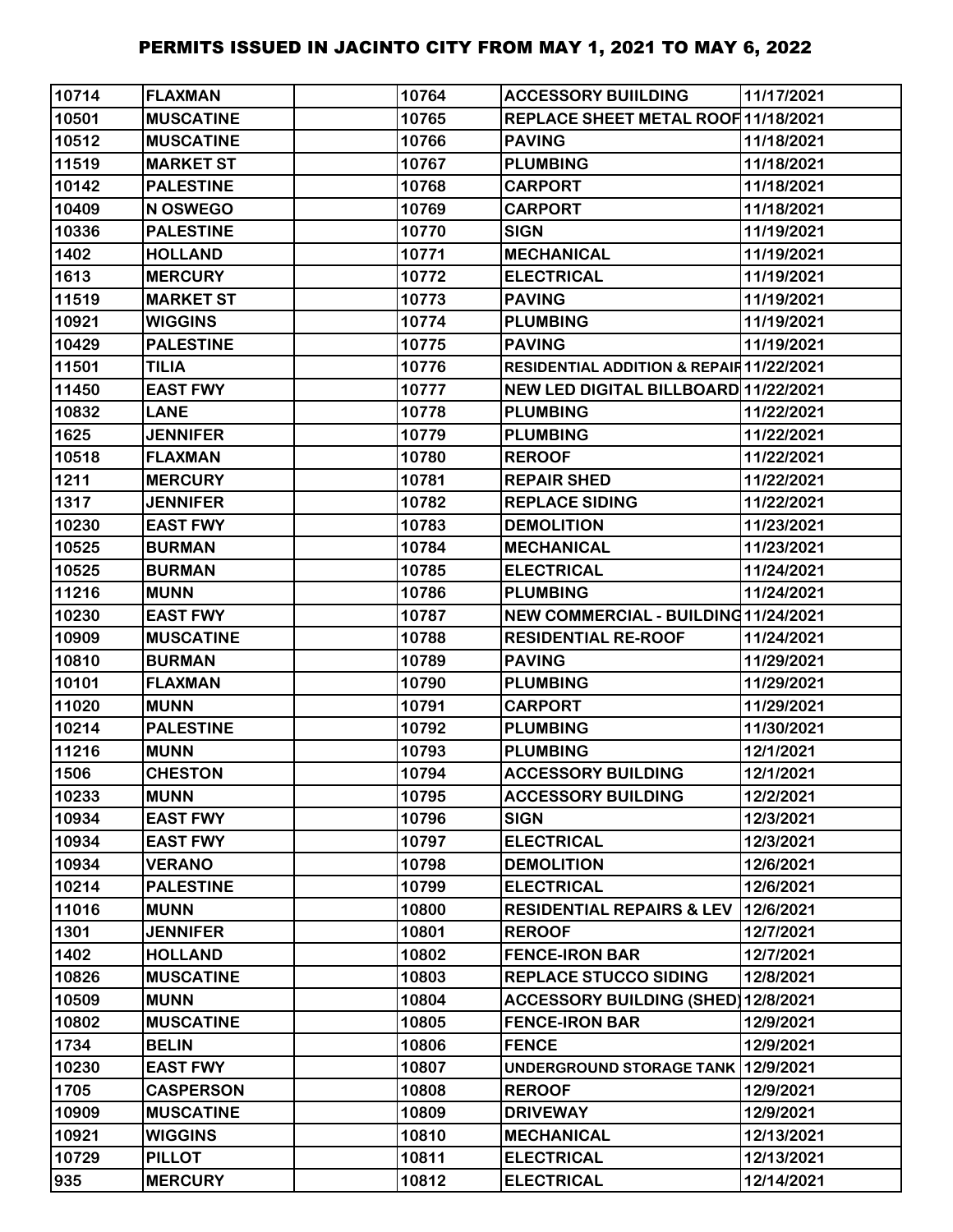| 10921 | <b>WIGGINS</b>    | 10813 | <b>PLUMBING</b>                     | 12/14/2021 |
|-------|-------------------|-------|-------------------------------------|------------|
| 10325 | <b>MARKET C</b>   | 10814 | <b>MECHANICAL</b>                   | 12/14/2021 |
| 10821 | <b>MUSCATINE</b>  | 10815 | <b>PLUMBING</b>                     | 12/14/2021 |
| 10114 | <b>PALESTINE</b>  | 10816 | <b>ELECTRICAL</b>                   | 12/14/2021 |
| 10921 | <b>WIGGINS</b>    | 10817 | <b>ELECTRICAL</b>                   | 12/15/2021 |
| 10729 | <b>PILLOT</b>     | 10818 | <b>REPLACE WINDOW,</b>              | 12/15/2021 |
| 10237 | <b>PILLOT</b>     | 10819 | <b>DRIVEWAY AND PA</b>              | 12/15/2021 |
| 10633 | <b>FLAXMAN</b>    | 10820 | <b>NEW RESIDENTIAL HOUSE</b>        | 12/15/2021 |
| 10502 | <b>PALESTINE</b>  | 10821 | <b>FENCE</b>                        | 12/15/2021 |
| 1405  | <b>HOLLAND</b>    | 10822 | <b>FIRE PROTECTION</b>              | 12/16/2021 |
| 10114 | <b>PALESTINE</b>  | 10823 | <b>MECHANICAL</b>                   | 12/16/2021 |
| 10138 | <b>PILLOT</b>     | 10824 | <b>ACCESSORY BUILDING</b>           | 12/16/2021 |
| 10317 | <b>MUNN</b>       | 10825 | REPLACE WINDOWS & PAVING 12/20/2021 |            |
| 10434 | <b>PILLOT</b>     | 10826 | <b>NEW MAIL BOX</b>                 | 12/21/2021 |
| 10142 | <b>NORVIC</b>     | 10827 | <b>FOUNDATION REPAIR</b>            | 12/22/2021 |
| 11509 | <b>FLAXMAN</b>    | 10828 | <b>RESIDENTIAL REMODEL</b>          | 12/22/2021 |
| 1430  | <b>HORATIO</b>    | 10829 | <b>PLUMBING</b>                     | 12/27/2021 |
| 10122 | <b>WIGGINS</b>    | 10830 | <b>REPLACE SIDING</b>               | 12/28/2021 |
| 10608 | <b>OSWEGO</b>     | 10831 | <b>DRIVEWAY</b>                     | 12/28/2021 |
| 10230 | <b>EAST FWY</b>   | 10832 | <b>PLUMBING</b>                     | 12/28/2021 |
| 1301  | <b>JENNIFER</b>   | 10833 | <b>ACCESSORY BUILDING</b>           | 12/28/2021 |
| 1713  | <b>HOLLAND</b>    | 10834 | <b>ACCESSORY BLDG- (C</b>           | 12/29/2021 |
| 10317 | <b>WIGGINS</b>    | 10835 | <b>ELECTRICAL</b>                   | 12/29/2021 |
| 10912 | <b>EAST FWY</b>   | 10836 | <b>COMMERCIAL REMODEL</b>           | 12/29/2021 |
| 10101 | <b>PILLOT</b>     | 10837 | <b>ELECTRICAL</b>                   | 12/29/2021 |
| 10410 | N OSWEGO          | 10838 | <b>CARPORT-METAL/GALV</b>           | 12/30/2021 |
| 10230 | <b>EAST FWY</b>   | 10839 | <b>ELECTRICAL</b>                   | 1/3/2022   |
| 10137 | <b>RUMAR</b>      | 10840 | PAVING(ON PREMISES SIDEWALK         | 1/3/2022   |
| 11509 | <b>FLAXMAN</b>    | 10841 | <b>PLUMBING</b>                     | 1/3/2022   |
| 10101 | <b>PILLOT</b>     | 10842 | <b>MECHANICAL</b>                   | 1/3/2022   |
| 10429 | <b>WIGGINS</b>    | 10843 | <b>ELECTRICAL</b>                   | 1/4/2022   |
| 1529  | <b>JENNIFER</b>   | 10844 | <b>PAVING</b>                       | 1/4/2022   |
| 10714 | <b>FLAXMAN</b>    | 10845 | <b>PAVING</b>                       | 1/5/2022   |
| 10214 | <b>PALESTINE</b>  | 10846 | <b>PLUMBING</b>                     | 1/5/2022   |
| 10608 | <b>OSWEGO</b>     | 10847 | <b>RESIDENTIAL-REMODEL(S</b>        | 1/5/2022   |
| 10608 | <b>OSWEGO</b>     | 10848 | <b>ELECTRICAL FOR SOLAR</b>         | 1/5/2022   |
| 10906 | <b>FLAXMAN</b>    | 10849 | <b>RES.-REM(FOUNDATION-FUTURE</b>   | 1/5/2022   |
| 1423  | KERBEY 1/2        | 10850 | <b>ELECTRICAL</b>                   | 1/5/2022   |
| 10809 | <b>MUSCATINE</b>  | 10851 | <b>DRIVEWAY</b>                     | 1/5/2022   |
| 10305 | <b>FLAXMAN</b>    | 10852 | <b>FENCE</b>                        | 1/5/2022   |
| 10142 | <b>NORVIC</b>     | 10853 | <b>RESIDENTIAL REPAIRS</b>          | 1/5/2022   |
| 10814 | <b>LACROSSE</b>   | 10854 | <b>RESIDENTIAL - REMODEL</b>        | 1/6/2022   |
| 1402  | <b>HOLLAND</b>    | 10855 | <b>NEW COMMERCIAL - BUILDING R</b>  | 1/10/2022  |
| 1421  | <b>SERPENTINE</b> | 10856 | RES.REP.(RELEVEL A FLOOR/NE         | 1/11/2022  |
| 10717 | <b>PILLOT</b>     | 10857 | RES.REPAIRS(SIDING&WINDOWS)         | 1/11/2022  |
| 11519 | <b>MARKET ST</b>  | 10858 | FIRE PROTECTION(FIRE ALARM)         | 1/11/2022  |
| 11505 | <b>SEAGRAM</b>    | 10859 | <b>RESIDENTIAL - REMODEL</b>        | 1/11/2022  |
| 11509 | <b>FLAXMAN</b>    | 10860 | <b>ELECTRICAL</b>                   | 1/11/2022  |
| 10912 | <b>EAST FWY</b>   | 10861 | <b>PLUMBING</b>                     | 1/11/2022  |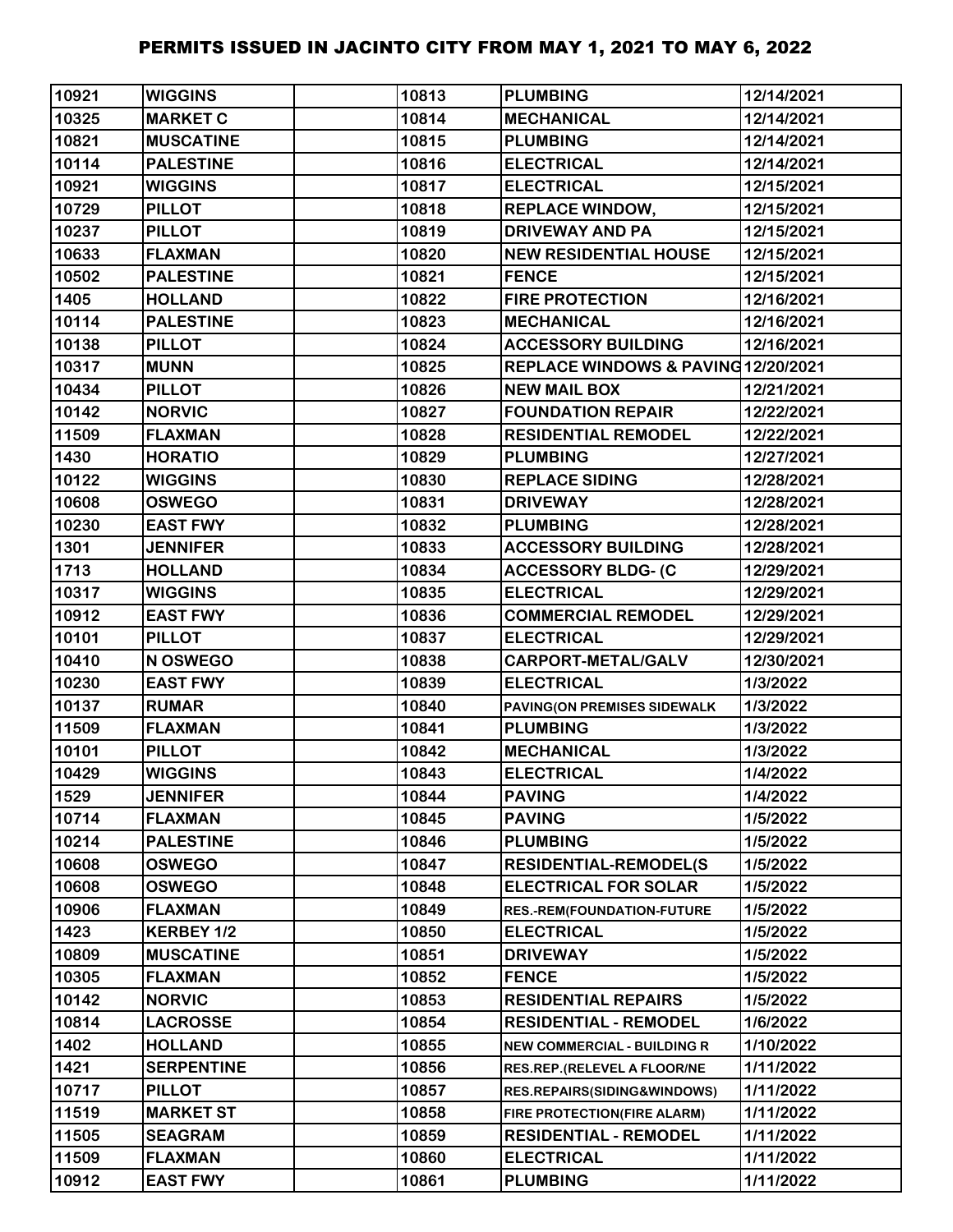| 1501  | <b>JENNIFER</b>  |   | 10862 | <b>ELECTRICAL</b>                           | 1/12/2022 |
|-------|------------------|---|-------|---------------------------------------------|-----------|
| 10230 | <b>EAST FWY</b>  |   | 10863 | <b>MECHANICAL</b>                           | 1/12/2022 |
| 10230 | <b>EAST FWY</b>  |   | 10864 | <b>REFRIGERATION</b>                        | 1/12/2022 |
| 10521 | <b>FAIRFAX</b>   |   | 10865 | <b>ELECTRICAL</b>                           | 1/13/2022 |
| 10324 | <b>PALESTINE</b> |   | 10866 | <b>SIGN</b>                                 | 1/14/2022 |
| 10101 | <b>PILLOT</b>    |   | 10867 | <b>PLUMBING</b>                             | 1/14/2022 |
| 10417 | <b>FLAXMAN</b>   |   | 10868 | <b>RESIDENTIAL REPAIRS</b>                  | 1/14/2022 |
| 10912 | <b>EAST FWY</b>  |   | 10869 | <b>ELECTRICAL</b>                           | 1/18/2022 |
| 11509 | <b>FLAXMAN</b>   |   | 10870 | <b>MECHANICAL</b>                           | 1/18/2022 |
| 10714 | <b>PILLOT</b>    |   | 10871 | <b>ELECTRICAL</b>                           | 1/19/2022 |
| 11105 | <b>OSWEGO</b>    |   | 10872 | RESIDENTIAL REPAIRS(REROOF&SIDING)          | 1/19/2022 |
| 10405 | <b>BURMAN</b>    |   | 10873 | <b>ACCESSORY BLDG</b>                       | 1/20/2022 |
| 11006 | <b>WIGGINS</b>   |   | 10874 | <b>SOLAR PANELS</b>                         | 1/20/2022 |
| 11006 | <b>WIGGINS</b>   |   | 10875 | <b>ELECTRICAL</b>                           | 1/20/2022 |
| 10619 | <b>LACROSSE</b>  |   | 10876 | <b>SOLAR PANELS</b>                         | 1/20/2022 |
| 10619 | <b>LACROSSE</b>  |   | 10877 | <b>ELECTRICAL</b>                           | 1/20/2022 |
| 10413 | <b>OSWEGO</b>    | N | 10878 | <b>RESIDENTIAL REPAIRS</b>                  | 1/20/2022 |
| 10611 | <b>LACROSSE</b>  |   | 10879 | RESIDENTIAL REPAIRS & RER(1/21/2022         |           |
| 10230 | <b>EAST FWY</b>  |   | 10880 | <b>DOUBLE SIDED SIGN</b>                    | 1/21/2022 |
| 11110 | <b>VERANO</b>    |   | 10881 | <b>DRIVEWAY</b>                             | 1/21/2022 |
| 1514  | <b>BELIN</b>     |   | 10882 | <b>PLUMBING</b>                             | 1/21/2022 |
| 10230 | <b>EAST FWY</b>  |   | 10883 | <b>DRIVEWAY</b>                             | 1/21/2022 |
| 10230 | <b>EATS FWY</b>  |   | 10884 | <b>ELECTRICAL</b>                           | 1/21/2022 |
| 10121 | <b>WIGGINS</b>   |   | 10885 | <b>PLUMBING</b>                             | 1/24/2022 |
| 1501  | <b>JENNIFER</b>  |   | 10886 | <b>MECHANICAL</b>                           | 1/24/2022 |
| 10611 | <b>PALESTINE</b> |   | 10887 | REROOF(PATIOCOVERMETAL/SKYLIGHTS) 1/24/2022 |           |
| 11010 | <b>VERANO</b>    |   | 10888 | <b>RESIDENTIAL ADDITION</b>                 | 1/25/2022 |
| 10810 | <b>BURMAN</b>    |   | 10889 | <b>RE-ROOF</b>                              | 1/26/2022 |
| 11505 | <b>SEAGRAM</b>   |   | 10890 | <b>ELECTRICAL</b>                           | 1/26/2022 |
| 10510 | <b>LACROSSE</b>  |   | 10891 | <b>RESIDENTIAL REPAIRS</b>                  | 1/27/2022 |
| 10201 | <b>MUNN</b>      |   | 10892 | <b>PLUMBING</b>                             | 1/27/2022 |
| 10609 | <b>NORVIC</b>    |   | 10893 | <b>WOOD FENCE</b>                           | 1/27/2022 |
| 10150 | <b>MUNN</b>      |   | 10894 | <b>RESIDENTIAL -RE-ROOF</b>                 | 1/31/2022 |
| 1226  | <b>MERCURY</b>   |   | 10895 | <b>PLUMBING</b>                             | 1/31/2022 |
| 10422 | <b>SLACROSSE</b> |   | 10896 | <b>FENCE</b>                                | 2/1/2022  |
| 1622  | <b>CHESTON</b>   |   | 10897 | <b>RESIDENTIAL ADDITION</b>                 | 2/1/2022  |
| 1622  | <b>CHESTON</b>   |   | 10898 | <b>PLUMBING</b>                             | 2/1/2022  |
| 10421 | <b>S OSWEGO</b>  |   | 10899 | <b>SOLAR PANELS</b>                         | 2/2/2022  |
| 10421 | S OSWEGO         |   | 10900 | <b>ELECTRICAL</b>                           | 2/2/2022  |
| 11402 | <b>MUNN</b>      |   | 10901 | <b>PLUMBING</b>                             | 2/2/2022  |
| 10729 | <b>PILLOT</b>    |   | 10902 | <b>MECHANICAL</b>                           | 2/2/2022  |
| 10325 | <b>SLACROSSE</b> |   | 10903 | <b>RESIDENTIAL REPAIRS</b>                  | 2/3/2022  |
| 10611 | <b>PALESTINE</b> |   | 10904 | <b>PLUMBING</b>                             | 2/3/2022  |
| 10137 | <b>RUMAR</b>     |   | 10905 | <b>FENCE</b>                                | 2/3/2022  |
| 10902 | <b>LANE</b>      |   | 10906 | <b>DRIVEWAY/PAVING</b>                      | 2/4/2022  |
| 10222 | <b>NORVIC</b>    |   | 10907 | <b>PLUMBING</b>                             | 2/8/2022  |
| 10414 | <b>NORVIC</b>    |   | 10908 | <b>PAVING</b>                               | 2/8/2022  |
| 10222 | <b>MUNN</b>      |   | 10909 | <b>FENCE</b>                                | 2/9/2022  |
| 11605 | <b>FLAXMAN</b>   |   | 10910 | <b>RESIDENTIAL RE-ROOF</b>                  | 2/9/2022  |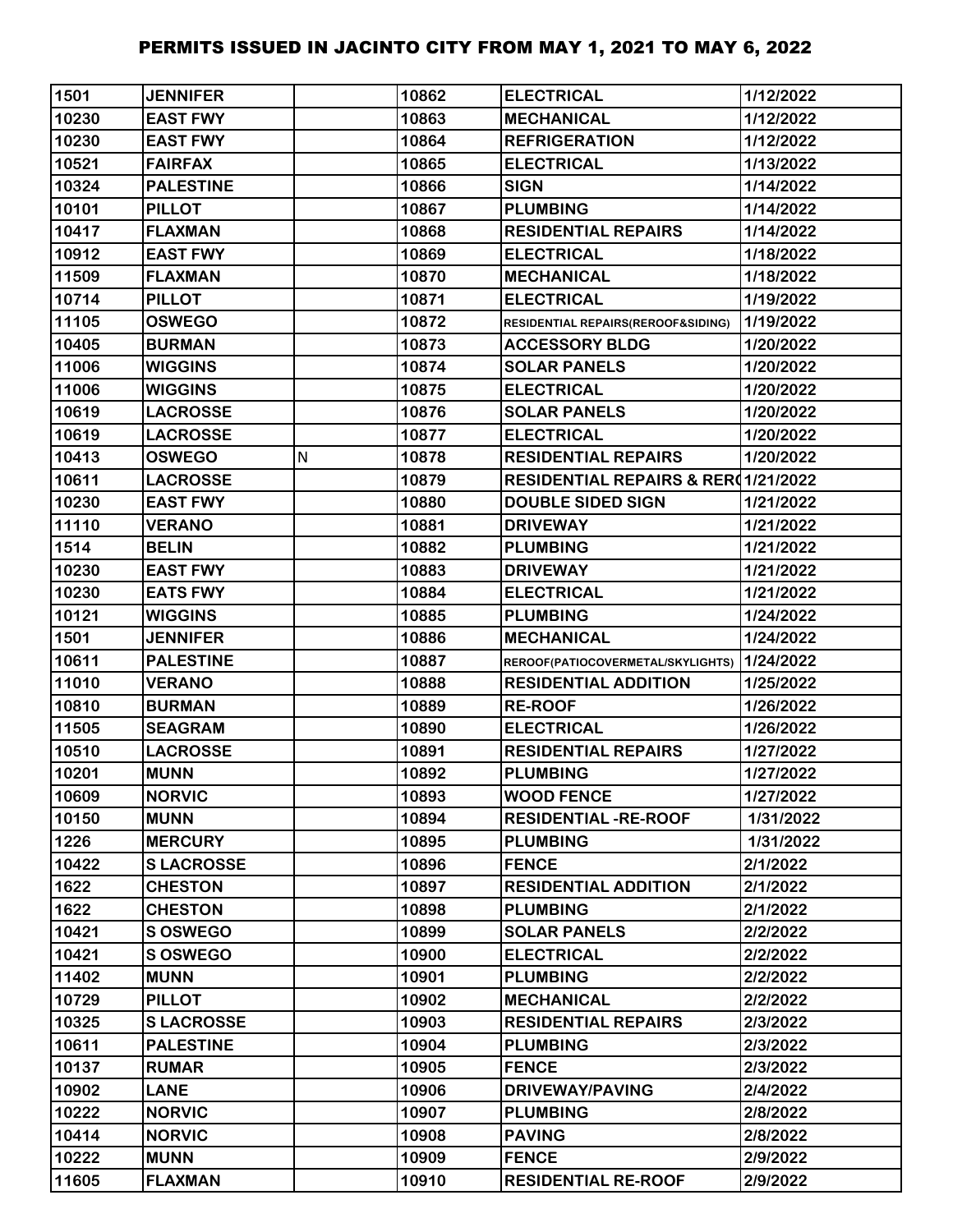| 10138 | <b>NORVIC</b>     |     | 10911 | <b>PLUMBING</b>                    | 2/9/2022  |
|-------|-------------------|-----|-------|------------------------------------|-----------|
| 11010 | <b>VERANO</b>     |     | 10912 | <b>DRIVEWAY</b>                    | 2/10/2022 |
| 10333 | <b>N LACROSSE</b> |     | 10913 | <b>RESIDENTIAL RE-ROOF</b>         | 2/11/2022 |
| 11505 | <b>OGLESBY</b>    |     | 10914 | <b>PLUMBING</b>                    | 2/14/2022 |
| 10230 | <b>FAIRFAX</b>    |     | 10915 | PLUMBING-GAS GENERATOR   2/14/2022 |           |
| 10414 | <b>SLACROSSE</b>  |     | 10916 | <b>ELECTRICAL</b>                  | 2/14/2022 |
| 1306  | <b>MERCURY</b>    |     | 10917 | <b>6FT TALL WOOD FENCE</b>         | 2/14/2022 |
| 11501 | <b>TILIA</b>      |     | 10918 | <b>PLUMBING</b>                    | 2/15/2022 |
| 1105  | <b>FLINT</b>      |     | 10919 | <b>ELECTRICAL</b>                  | 2/15/2022 |
| 10142 | <b>NORVIC</b>     |     | 10920 | <b>ELECTRICAL</b>                  | 2/16/2022 |
| 10237 | <b>MARKET</b>     |     | 10921 | <b>ELECTRICAL</b>                  | 2/16/2022 |
| 10142 | <b>NORVIC</b>     |     | 10922 | <b>MECHANICAL</b>                  | 2/17/2022 |
| 10714 | <b>PILLOT</b>     |     | 10923 | <b>ELECTRICAL</b>                  | 2/17/2022 |
| 10714 | <b>PILLOT</b>     |     | 10924 | <b>SOLAR PANEL</b>                 | 2/17/2022 |
| 11018 | <b>OSWEGO</b>     |     | 10925 | <b>RESIDENTIAL RE-ROOF</b>         | 2/17/2022 |
| 1312  | <b>MERCURY</b>    |     | 10926 | <b>RESIDENTIAL REPAIRS</b>         | 2/18/2022 |
| 10142 | <b>NORVIC</b>     |     | 10927 | <b>PLUMBING</b>                    | 2/18/2022 |
| 10325 | <b>SLACROSSE</b>  |     | 10928 | <b>ELECTRICAL</b>                  | 2/18/2022 |
| 10810 | <b>OSWEGO</b>     |     | 10929 | <b>WHOLE HOUSE GENERATOR</b>       | 2/21/2022 |
| 10810 | <b>OSWEGO</b>     |     | 10930 | <b>PLUMBING</b>                    | 2/21/2022 |
| 10810 | <b>OSWEGO</b>     |     | 10931 | <b>ELECTRICAL</b>                  | 2/21/2022 |
| 10126 | <b>NORVIC</b>     |     | 10932 | <b>RES REPAIRS(SHEETROCK)</b>      | 2/21/2022 |
| 10237 | <b>LANE</b>       |     | 10933 | <b>PLUMBING</b>                    | 2/22/2022 |
| 10912 | <b>EAST FWY</b>   |     | 10934 | <b>MECHANICAL</b>                  | 2/23/2022 |
| 1312  | <b>MERCURY</b>    |     | 10935 | <b>ELECTRICAL</b>                  | 2/23/2022 |
| 11502 | <b>CELTIS</b>     |     | 10936 | <b>PLUMBING</b>                    | 2/23/2022 |
| 11009 | <b>WIGGINS</b>    |     | 10937 | <b>PLUMBING</b>                    | 2/23/2022 |
| 11430 | <b>EAST FWY</b>   | 360 | 10938 | <b>COMMERCIAL REMODEL</b>          | 2/24/2022 |
| 11209 | <b>OSWEGO</b>     |     | 10939 | <b>FENCE</b>                       | 2/24/2022 |
| 10633 | <b>FLAXMAN</b>    |     | 10940 | <b>PLUMBING</b>                    | 2/24/2022 |
| 1405  | <b>HOLLAND</b>    |     | 10941 | <b>FIRE PROTECTION ALARM</b>       | 2/28/2022 |
| 11211 | <b>MUNN</b>       |     | 10942 | <b>CARPORT</b>                     | 3/2/2022  |
| 11501 | <b>TILIA</b>      |     | 10943 | <b>MECHANICAL</b>                  | 3/2/2022  |
| 10718 | <b>NORVIC</b>     |     | 10944 | <b>REROOF</b>                      | 3/3/2022  |
| 10633 | <b>FLAXMAN</b>    |     | 10945 | <b>ELECTRICAL</b>                  | 3/3/2022  |
| 10714 | <b>OSWEGO</b>     |     | 10946 | <b>REROOF</b>                      | 3/3/2022  |
| 1310  | <b>CHESTON</b>    |     | 10947 | <b>RESIDENTIAL RE-ROOF</b>         | 3/3/2022  |
| 10205 | <b>NORVIC</b>     |     | 10948 | <b>FENCE-CHAINLINK</b>             | 3/3/2022  |
| 10603 | <b>LACROSSE</b>   |     | 10949 | <b>DRIVEWAY</b>                    | 3/4/2022  |
| 1310  | <b>CHESTON</b>    |     | 10950 | <b>WOOD CARPORT</b>                | 3/4/2022  |
| 11519 | <b>MARKET ST</b>  |     | 10951 | SIGN 2 WALL & 2 POLE               | 3/8/2022  |
| 11519 | <b>MARKET ST</b>  |     | 10952 | <b>ELECTRICAL SIGN</b>             | 3/8/2022  |
| 10630 | <b>FLAXMAN</b>    |     | 10953 | <b>MECHANICAL</b>                  | 3/8/2022  |
| 1501  | <b>JENNIFER</b>   |     | 10954 | <b>PLUMBING</b>                    | 3/9/2022  |
| 1317  | <b>MERCURY</b>    |     | 10955 | <b>PEDESTRIAN RAMP</b>             | 3/9/2022  |
| 11430 | <b>EAST FWY</b>   | 350 | 10956 | <b>ELECTRICAL</b>                  | 3/9/2022  |
| 1002  | <b>HOLLAND ST</b> |     | 10957 | <b>COMMERCIAL REMODEL</b>          | 3/9/2022  |
| 10222 | <b>BURMAN</b>     |     | 10959 | RESREM(M.SUITE&GARAGE              | 3/10/2022 |
| 10609 | <b>FAIRFAX</b>    |     | 10960 | <b>PAVING FOR EXISTING</b>         | 3/10/2022 |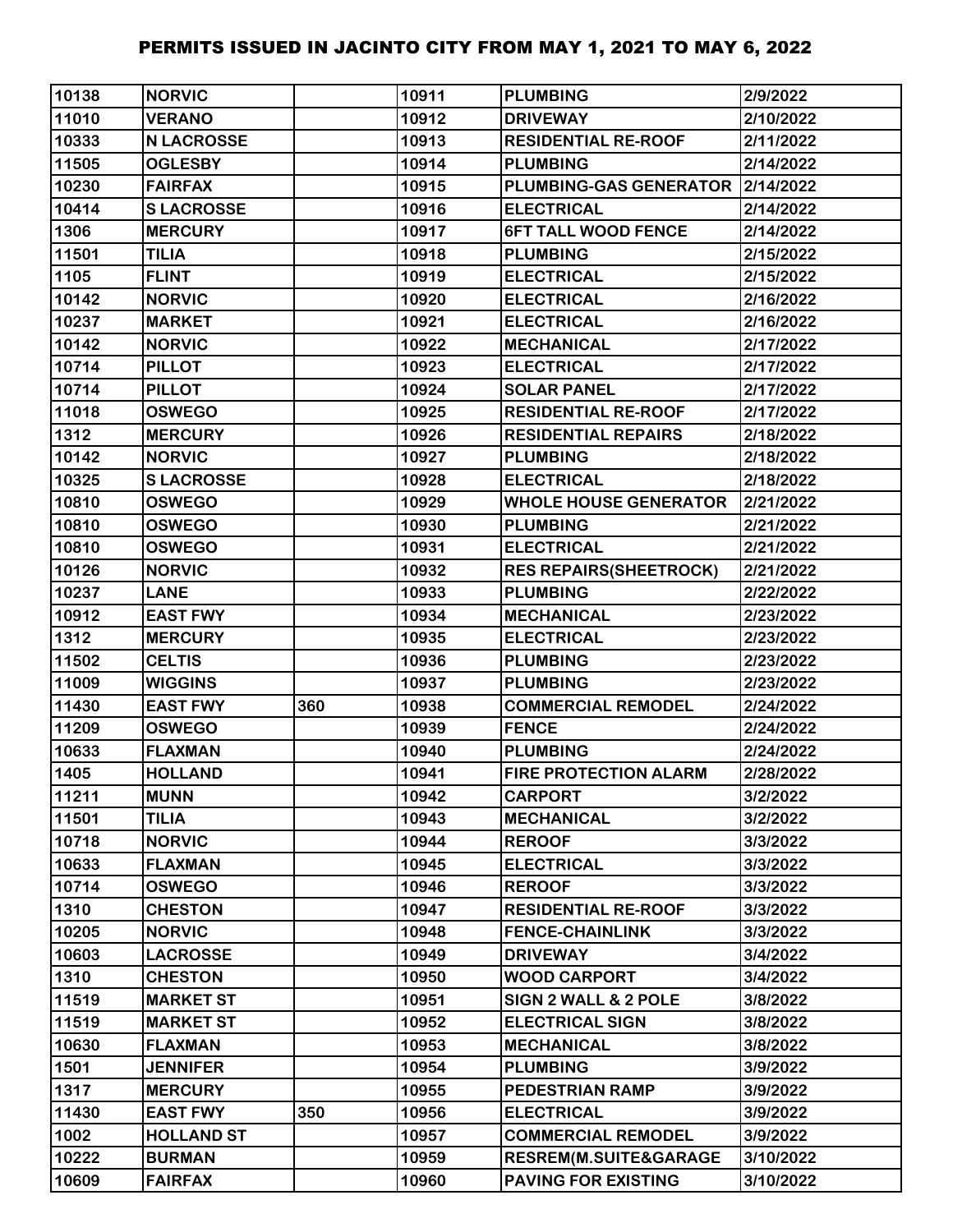| 11450 | <b>EAST FWY</b>   |     | 10961 | <b>COMMERCIAL RE-ROOF</b>           | 3/10/2022 |
|-------|-------------------|-----|-------|-------------------------------------|-----------|
| 11117 | <b>OSWEGO</b>     |     | 10962 | LEVEL-BLK/BASE                      | 3/10/2022 |
| 10934 | <b>VERANO</b>     |     | 10963 | <b>FENCE</b>                        | 3/10/2022 |
| 10117 | <b>FLAXMAN</b>    |     | 10964 | <b>RES.REPAIR FOR FRONT PORCH</b>   | 3/11/2022 |
| 10341 | S OSWEGO          |     | 10965 | <b>DRIVEWAY</b>                     | 3/15/2022 |
| 11121 | <b>MARKET</b>     |     | 10966 | <b>COMMERCIAL REPAIRS</b>           | 3/14/2022 |
| 11430 | <b>EAST FWY</b>   | 360 | 10967 | <b>PLUMBING</b>                     | 3/15/2022 |
| 10110 | <b>MUNN</b>       |     | 10968 | <b>RESIDENTIAL RE-ROOF</b>          | 3/15/2022 |
| 10145 | <b>FLAXMAN</b>    |     | 10969 | <b>WOODEN CARPORT</b>               | 3/16/2022 |
| 10934 | <b>VERANO</b>     |     | 10970 | <b>PLUMBING</b>                     | 3/16/2022 |
| 1725  | <b>HOLLAND</b>    |     | 10971 | <b>FENCE</b>                        | 3/17/2022 |
| 10106 | <b>MUNN</b>       |     | 10972 | <b>RESIDENTIAL-RE-ROOF</b>          | 3/18/2022 |
| 11501 | <b>TILIA</b>      |     | 10973 | <b>ELECTRICAL</b>                   | 3/18/2022 |
| 11610 | <b>OGLESBY</b>    |     | 10974 | <b>RESIDENTIAL REPAIRS</b>          | 3/18/2022 |
| 11117 | <b>OSWEGO</b>     |     | 10975 | <b>RESIDENTIAL REPAIRS</b>          | 3/21/2022 |
| 10241 | <b>LANE</b>       |     | 10976 | <b>RESIDENTIAL REPAIRS</b>          | 3/21/2022 |
| 10502 | <b>PILLOT</b>     |     | 10977 | <b>MAIL BOX</b>                     | 3/22/2022 |
| 10129 | <b>PALESTINE</b>  |     | 10978 | <b>REROOF</b>                       | 3/22/2022 |
| 10729 | <b>PILLOT</b>     |     | 10979 | <b>ELECTRICAL</b>                   | 3/23/2022 |
| 1421  | <b>SERPENTINE</b> |     | 10980 | <b>DRIVEWAY</b>                     | 3/22/2022 |
| 11113 | <b>INVIERNO</b>   |     | 10981 | <b>SOLAR PANNEL</b>                 | 3/23/2022 |
| 11113 | <b>INVIERNO</b>   |     | 10982 | <b>ELECTRICAL</b>                   | 3/23/2022 |
| 10214 | <b>PALESTINE</b>  |     | 10983 | <b>FENCE</b>                        | 3/23/2022 |
| 11117 | <b>OSWEGO</b>     |     | 10984 | <b>RESIDENTIAL - REMODEL</b>        | 3/24/2022 |
|       | <b>BACA</b>       |     | 10985 | <b>RIGHT OF WAY</b>                 | 3/24/2022 |
| 10330 | <b>BURMAN</b>     |     | 10986 | <b>REROOF</b>                       | 3/24/2022 |
| 10342 | <b>N LACROSSE</b> |     | 10987 | <b>DRIVEWAY &amp; PAVING</b>        | 3/24/2022 |
| 11430 | <b>EAST FWY</b>   | 360 | 10988 | <b>MECHANICAL</b>                   | 3/25/2022 |
| 10201 | <b>MUNN</b>       |     | 10989 | <b>FOUNDATION REPAIR</b>            | 3/25/2022 |
| 10502 | <b>LACROSSE</b>   |     | 10990 | <b>RESIDENTIAL REPAIRS</b>          | 3/25/2022 |
| 10506 | <b>LACROSSE</b>   |     | 10991 | <b>RESIDENTIAL REPAIRS</b>          | 3/25/2022 |
| 10222 | <b>BURMAN</b>     |     | 10992 | <b>ELECTRICAL</b>                   | 3/28/2022 |
| 10937 | <b>VERANO</b>     |     | 10993 | <b>PLUMBING</b>                     | 3/29/2022 |
| 11434 | <b>MUNN</b>       |     | 10994 | <b>DEMOLITION-BACK LAUNDRY</b>      | 3/29/2022 |
| 10222 | <b>BURMAN</b>     |     | 10995 | <b>PLUMBING</b>                     | 3/29/2022 |
| 11010 | <b>VERANO</b>     |     | 10996 | <b>ELECTRICAL</b>                   | 3/30/2022 |
| 10133 | <b>MUNN</b>       |     | 10997 | <b>ACCESSORY BUILDING-STOR</b>      | 3/30/2022 |
| 1301  | <b>HORATIO</b>    |     | 10998 | <b>FENCE-WOOD &amp; IRON</b>        | 3/30/2022 |
| 1711  | <b>KERBEY</b>     |     | 10999 | <b>RESIDENTIAL ADDITION</b>         | 3/31/2022 |
| 1405  | <b>HOLLAND</b>    |     | 11000 | <b>ELECTRICAL</b>                   | 3/31/2022 |
| 11502 | <b>CELTIS</b>     |     | 11001 | <b>RESIDENTIAL REPAIRS</b>          | 3/31/2022 |
| 10518 | <b>LACROSSE</b>   |     | 11002 | <b>RESIDENTIAL ADDITION</b>         | 4/1/2022  |
| 11213 | <b>OSWEGO</b>     |     | 11003 | <b>RESIDENITAL REPAIRS</b>          | 4/1/2022  |
| 10625 | <b>FLAXMAN</b>    |     | 11004 | NEW RESIDENTIAL - BUILDING 4/4/2022 |           |
| 11008 | <b>MUNN</b>       |     | 11005 | <b>PLUMBING</b>                     | 4/4/2022  |
| 1626  | <b>JENNIFER</b>   |     | 11006 | REPAIR BACK WOODEN FENC14/4/2022    |           |
| 1438  | <b>BELIN</b>      |     | 11007 | <b>RESD. REPAIRS - WINDOW</b>       | 4/4/2022  |
| 10230 | <b>EAST FWY</b>   |     | 11008 | <b>MECHANICAL</b>                   | 4/4/2022  |
| 11505 | <b>TILIA</b>      |     | 11009 | <b>PLUMBING</b>                     | 4/6/2022  |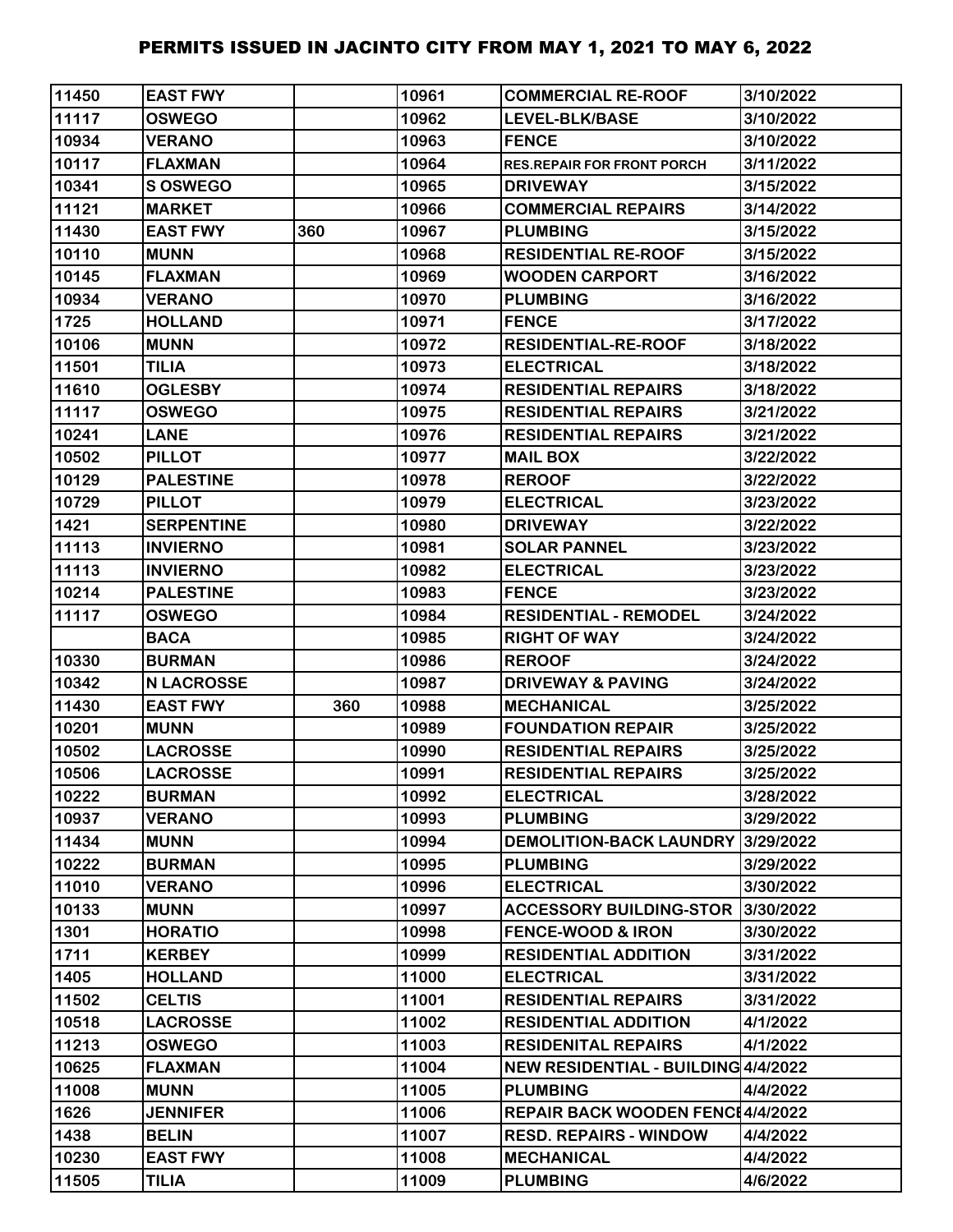| 1718  | <b>CASPERSON</b>  |     | 11010 | <b>SOLAR PANELS</b>                   | 4/6/2022  |
|-------|-------------------|-----|-------|---------------------------------------|-----------|
| 1718  | <b>CASPERSON</b>  |     | 11011 | <b>ELECTRICAL</b>                     | 4/6/2022  |
| 10602 | <b>LACROSSE</b>   |     | 11012 | <b>PAVING</b>                         | 4/6/2022  |
| 10501 | <b>WIGGINS</b>    |     | 11013 | <b>RESIDENTIAL REPAIRS</b>            | 4/6/2022  |
| 10234 | <b>PILLOT</b>     |     | 11014 | <b>RESIDENTIAL RE-ROOF</b>            | 4/7/2022  |
| 10514 | <b>PILLOT</b>     |     | 11015 | <b>RESIDENTIAL RAISE ROOF</b>         | 4/8/2022  |
| 11430 | <b>EAST FWY</b>   | 370 | 11016 | <b>ELECTRICAL</b>                     | 4/8/2022  |
| 10618 | <b>WIGGINS</b>    |     | 11017 | <b>PLUMBING</b>                       | 4/8/2022  |
| 1406  | <b>JENNIFER</b>   |     | 11018 | <b>FENCE-IRON BAR</b>                 | 4/8/2022  |
| 11519 | <b>MARKET 1/2</b> |     | 11019 | <b>ELECTRICAL</b>                     | 4/8/2022  |
| 10314 | <b>FLAXMAN</b>    |     | 11020 | <b>FENCE</b>                          | 4/11/2022 |
| 10345 | N OSWEGO          |     | 11021 | <b>BACK PORCH</b>                     | 4/12/2022 |
| 10915 | <b>FLAXMAN</b>    |     | 11022 | <b>PLUMBING</b>                       | 4/12/2022 |
| 10821 | <b>MUSCATINE</b>  |     | 11023 | <b>PLUMBING</b>                       | 4/12/2022 |
| 10334 | <b>MUSCATINE</b>  |     | 11024 | <b>ACCESSORY BUILDING</b>             | 4/12/2022 |
| 10717 | <b>PILLOT</b>     |     | 11025 | <b>PLUMBING</b>                       | 4/14/2022 |
| 10822 | <b>FLAXMAN</b>    |     | 11026 | <b>LEVEL (PIER &amp; BEAM)</b>        | 4/14/2022 |
| 11618 | <b>LORD</b>       |     | 11027 | <b>REROOF</b>                         | 4/18/2022 |
| 10717 | <b>PILLOT</b>     |     | 11028 | <b>FRONT PORCH</b>                    | 4/18/2022 |
| 11110 | <b>EAST FWY</b>   |     | 11029 | <b>EXT STAIRS &amp; CANOPIES</b>      | 4/19/2022 |
| 10902 | <b>MUSCATINE</b>  |     | 11030 | <b>DRIVEWAY</b>                       | 4/20/2022 |
| 10117 | <b>FLAXMAN</b>    |     | 11031 | <b>FENCE</b>                          | 4/21/2022 |
| 10521 | <b>BURMAN</b>     |     | 11032 | <b>RESIDENTIAL REPAIRS</b>            | 4/21/2022 |
| 10823 | <b>MARKET</b>     |     | 11033 | <b>DEMOLITION</b>                     | 4/21/2022 |
| 11121 | <b>MARKET</b>     |     | 11034 | <b>DOUBLE SIDED SIGN</b>              | 4/21/2022 |
| 11121 | <b>MARKET</b>     |     | 11035 | <b>ELECTRICAL</b>                     | 4/21/2022 |
| 11434 | <b>MUNN</b>       |     | 11036 | <b>RESIDENTIAL ADDITION</b>           | 4/21/2022 |
| 11006 | <b>WIGGINS</b>    |     | 11037 | <b>PORCH</b>                          | 4/22/2022 |
| 11434 | <b>MUNN</b>       |     | 11038 | <b>PLUMBING</b>                       | 4/22/2022 |
| 10330 | <b>PALESTINE</b>  |     | 11039 | <b>WINDOW REPLACEMENT</b>             | 4/22/2022 |
| 10330 | <b>PALESTINE</b>  |     | 11040 | <b>SIGN</b>                           | 4/22/2022 |
| 10342 | <b>CHADWICK</b>   |     | 11041 | <b>REROOF</b>                         | 4/25/2022 |
| 1514  | <b>BELIN</b>      |     | 11042 | <b>MECHANICAL</b>                     | 4/26/2022 |
| 10338 | <b>FLAXMAN</b>    |     | 11043 | <b>RESD REPAIRS-SIDING AND TRI</b>    | 4/26/2022 |
| 10930 | <b>BURMAN</b>     |     | 11044 | PORCH AND CARPORT ADDITION 4/26/2022  |           |
| 10317 | <b>CHADWICK</b>   |     | 11045 | <b>REROOF &amp; SIDING REPAIR</b>     | 4/26/2022 |
| 10625 | <b>OSWEGO</b>     |     | 11046 | 6'6" WOOD FENCE                       | 4/26/2022 |
| 11450 | <b>EAST FWY</b>   |     | 11047 | <b>ELECTRICAL</b>                     | 4/26/2022 |
| 10502 | <b>NORVIC</b>     |     | 11048 | <b>RESD REPAIRS-SIDING &amp; WOOD</b> | 4/27/2022 |
| 10521 | <b>BURMAN</b>     |     | 11050 | <b>PLUMBING</b>                       | 4/27/2022 |
| 10202 | <b>MUNN</b>       |     | 11051 | <b>RESD REPAIRS - SIDING/WINDO</b>    | 4/27/2022 |
| 11003 | <b>MARKET</b>     |     | 11052 | <b>PLUMBING</b>                       | 4/28/2022 |
| 10717 | <b>PILLOT</b>     |     | 11053 | ELECTRICAL MISCELLANEOUS4/28/2022     |           |
| 1417  | <b>SHERYL</b>     |     | 11054 | <b>PLUMBING</b>                       | 4/28/2022 |
| 10909 | <b>WIGGINS</b>    |     | 11055 | <b>REROOF-SHINGLES ONLY</b>           | 4/29/2022 |
| 1514  | <b>BELIN</b>      |     | 11056 | <b>ELECTRICAL</b>                     | 5/2/2022  |
| 11010 | <b>VERANO</b>     |     | 11057 | <b>PLUMBING</b>                       | 5/2/2022  |
| 10221 | <b>LANE</b>       |     | 11058 | <b>REROOF</b>                         | 5/3/2022  |
| 10521 | <b>BURMAN</b>     |     | 11059 | <b>ELECTRICAL</b>                     | 5/3/2022  |